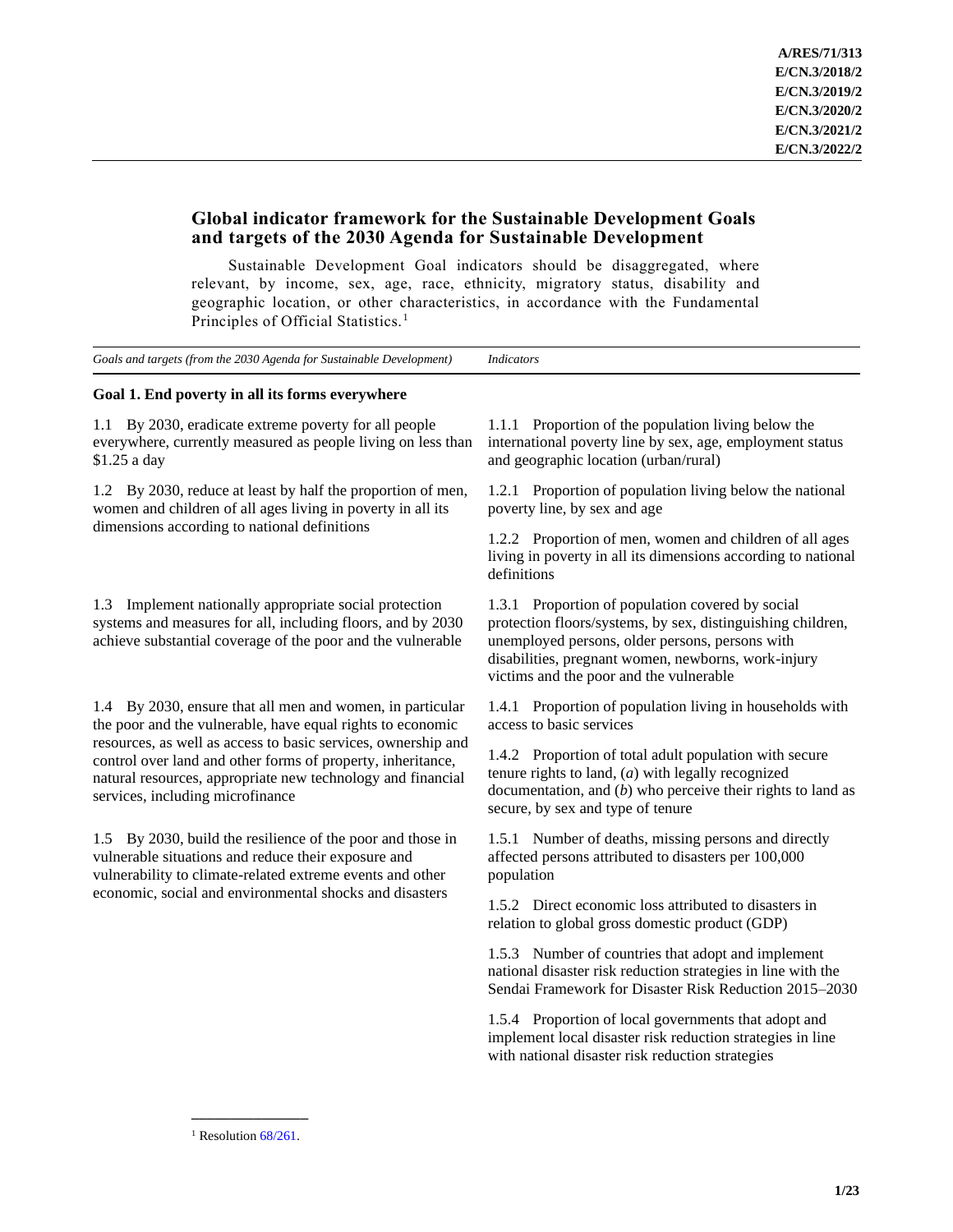1.a Ensure significant mobilization of resources from a variety of sources, including through enhanced development cooperation, in order to provide adequate and predictable means for developing countries, in particular least developed countries, to implement programmes and policies to end poverty in all its dimensions

1.b Create sound policy frameworks at the national, regional and international levels, based on pro-poor and gender-sensitive development strategies, to support accelerated investment in poverty eradication actions

1.a.1 Total official development assistance grants from all donors that focus on poverty reduction as a share of the recipient country's gross national income

1.a.2 Proportion of total government spending on essential services (education, health and social protection)

1.b.1 Pro-poor public social spending

# **Goal 2. End hunger, achieve food security and improved nutrition and promote sustainable agriculture**

2.1 By 2030, end hunger and ensure access by all people, in particular the poor and people in vulnerable situations, including infants, to safe, nutritious and sufficient food all year round

2.2 By 2030, end all forms of malnutrition, including achieving, by 2025, the internationally agreed targets on stunting and wasting in children under 5 years of age, and address the nutritional needs of adolescent girls, pregnant and lactating women and older persons

2.3 By 2030, double the agricultural productivity and incomes of small-scale food producers, in particular women, indigenous peoples, family farmers, pastoralists and fishers, including through secure and equal access to land, other productive resources and inputs, knowledge, financial services, markets and opportunities for value addition and non-farm employment

2.4 By 2030, ensure sustainable food production systems and implement resilient agricultural practices that increase productivity and production, that help maintain ecosystems, that strengthen capacity for adaptation to climate change, extreme weather, drought, flooding and other disasters and that progressively improve land and soil quality

2.5 By 2020, maintain the genetic diversity of seeds, cultivated plants and farmed and domesticated animals and their related wild species, including through soundly

2.1.1 Prevalence of undernourishment

2.1.2 Prevalence of moderate or severe food insecurity in the population, based on the Food Insecurity Experience Scale (FIES)

2.2.1 Prevalence of stunting (height for age <-2 standard deviation from the median of the World Health Organization (WHO) Child Growth Standards) among children under 5 years of age

2.2.2 Prevalence of malnutrition (weight for height  $> +2$ or <-2 standard deviation from the median of the WHO Child Growth Standards) among children under 5 years of age, by type (wasting and overweight)

2.2.3 Prevalence of anaemia in women aged 15 to 49 years, by pregnancy status (percentage)

2.3.1 Volume of production per labour unit by classes of farming/pastoral/forestry enterprise size

2.3.2 Average income of small-scale food producers, by sex and indigenous status

2.4.1 Proportion of agricultural area under productive and sustainable agriculture

2.5.1 Number of (*a*) plant and (*b*) animal genetic resources for food and agriculture secured in either medium- or long-term conservation facilities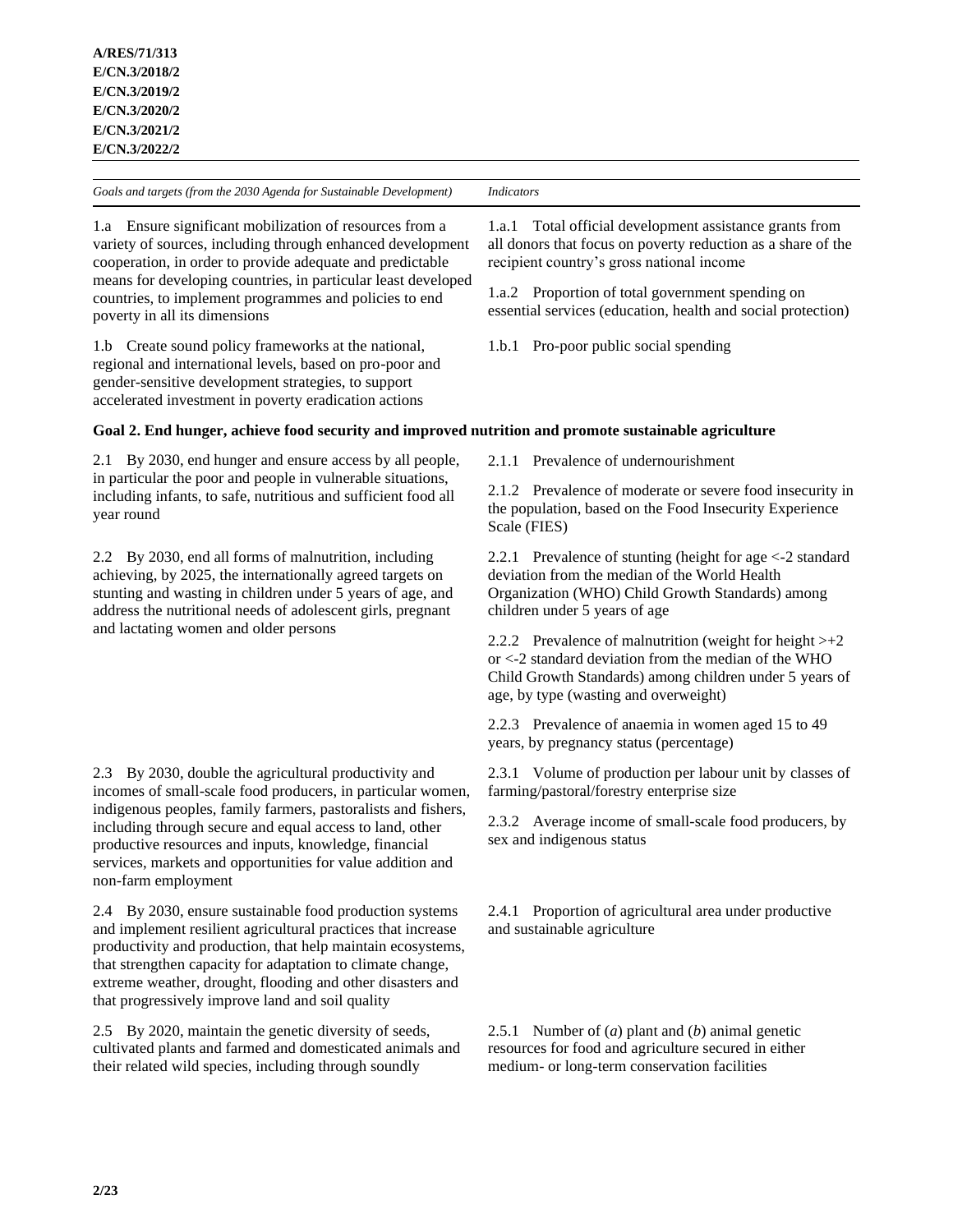managed and diversified seed and plant banks at the national, regional and international levels, and promote access to and fair and equitable sharing of benefits arising from the utilization of genetic resources and associated traditional knowledge, as internationally agreed

2.a Increase investment, including through enhanced international cooperation, in rural infrastructure, agricultural research and extension services, technology development and plant and livestock gene banks in order to enhance agricultural productive capacity in developing countries, in particular least developed countries

2.b Correct and prevent trade restrictions and distortions in world agricultural markets, including through the parallel elimination of all forms of agricultural export subsidies and all export measures with equivalent effect, in accordance with the mandate of the Doha Development Round

2.c Adopt measures to ensure the proper functioning of food commodity markets and their derivatives and facilitate timely access to market information, including on food reserves, in order to help limit extreme food price volatility

# **Goal 3. Ensure healthy lives and promote well-being for all at all ages**

3.1 By 2030, reduce the global maternal mortality ratio to less than 70 per 100,000 live births

3.2 By 2030, end preventable deaths of newborns and children under 5 years of age, with all countries aiming to reduce neonatal mortality to at least as low as 12 per 1,000 live births and under-5 mortality to at least as low as 25 per 1,000 live births

3.3 By 2030, end the epidemics of AIDS, tuberculosis, malaria and neglected tropical diseases and combat hepatitis, water-borne diseases and other communicable diseases

3.4 By 2030, reduce by one third premature mortality from non-communicable diseases through prevention and treatment and promote mental health and well-being

2.5.2 Proportion of local breeds classified as being at risk of extinction

2.a.1 The agriculture orientation index for government expenditures

2.a.2 Total official flows (official development assistance plus other official flows) to the agriculture sector

2.b.1 Agricultural export subsidies

2.c.1 Indicator of food price anomalies

3.1.1 Maternal mortality ratio

3.1.2 Proportion of births attended by skilled health personnel

3.2.1 Under-5 mortality rate

3.2.2 Neonatal mortality rate

3.3.1 Number of new HIV infections per 1,000 uninfected population, by sex, age and key populations

3.3.2 Tuberculosis incidence per 100,000 population

3.3.3 Malaria incidence per 1,000 population

3.3.4 Hepatitis B incidence per 100,000 population

3.3.5 Number of people requiring interventions against neglected tropical diseases

3.4.1 Mortality rate attributed to cardiovascular disease, cancer, diabetes or chronic respiratory disease

3.4.2 Suicide mortality rate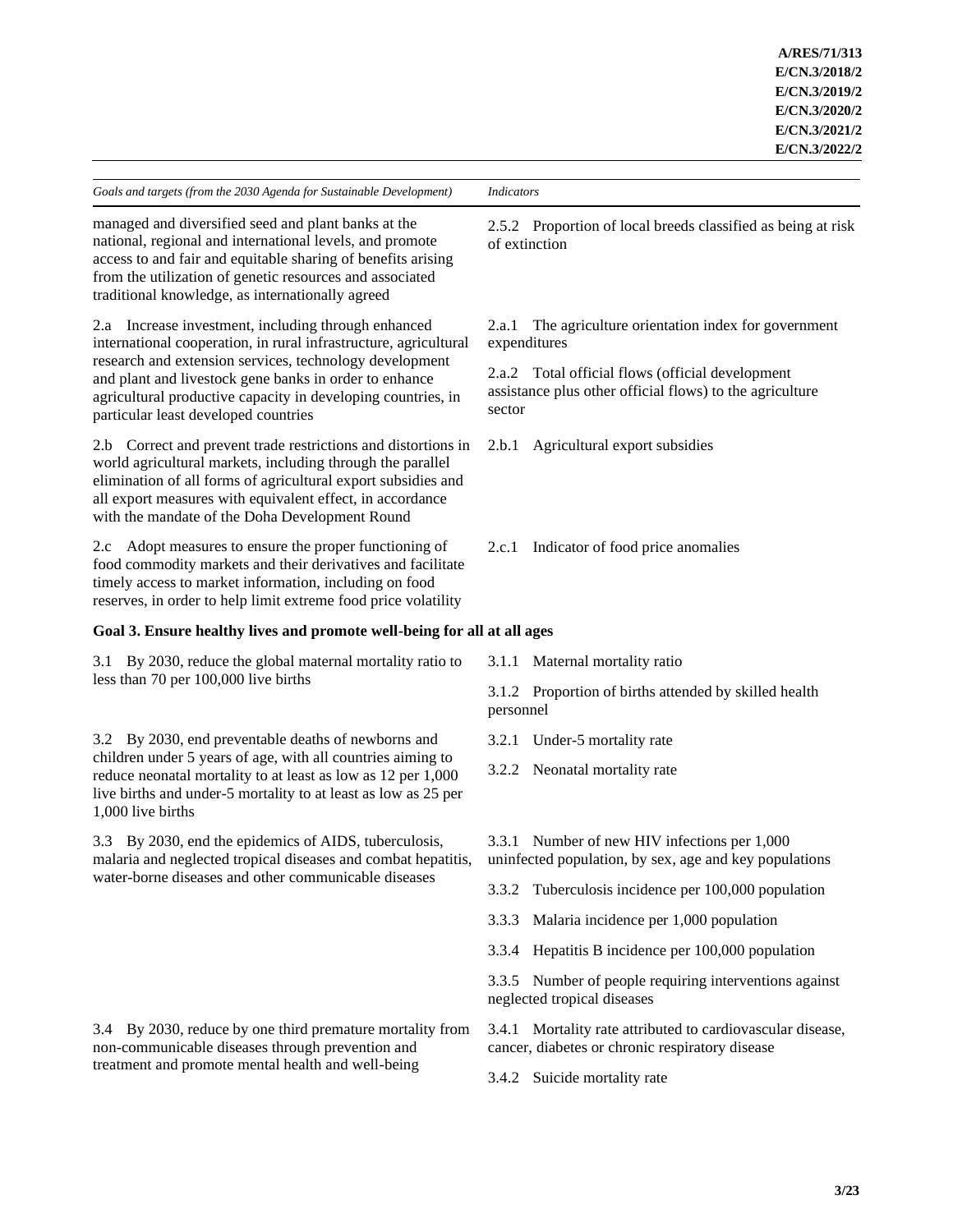*Goals and targets (from the 2030 Agenda for Sustainable Development) Indicators* 3.5 Strengthen the prevention and treatment of substance abuse, including narcotic drug abuse and harmful use of alcohol 3.5.1 Coverage of treatment interventions (pharmacological, psychosocial and rehabilitation and aftercare services) for substance use disorders 3.5.2 Alcohol per capita consumption (aged 15 years and older) within a calendar year in litres of pure alcohol 3.6 By 2020, halve the number of global deaths and injuries from road traffic accidents 3.6.1 Death rate due to road traffic injuries 3.7 By 2030, ensure universal access to sexual and reproductive health-care services, including for family planning, information and education, and the integration of reproductive health into national strategies and programmes 3.7.1 Proportion of women of reproductive age (aged 15–49 years) who have their need for family planning satisfied with modern methods 3.7.2 Adolescent birth rate (aged 10–14 years; aged 15–19 years) per 1,000 women in that age group 3.8 Achieve universal health coverage, including financial risk protection, access to quality essential health-care services and access to safe, effective, quality and affordable essential medicines and vaccines for all 3.8.1 Coverage of essential health services 3.8.2 Proportion of population with large household expenditures on health as a share of total household expenditure or income 3.9 By 2030, substantially reduce the number of deaths and illnesses from hazardous chemicals and air, water and soil pollution and contamination 3.9.1 Mortality rate attributed to household and ambient air pollution 3.9.2 Mortality rate attributed to unsafe water, unsafe sanitation and lack of hygiene (exposure to unsafe Water, Sanitation and Hygiene for All (WASH) services) 3.9.3 Mortality rate attributed to unintentional poisoning 3.a Strengthen the implementation of the World Health Organization Framework Convention on Tobacco Control in all countries, as appropriate 3.a.1 Age-standardized prevalence of current tobacco use among persons aged 15 years and older 3.b Support the research and development of vaccines and medicines for the communicable and non-communicable diseases that primarily affect developing countries, provide access to affordable essential medicines and vaccines, in accordance with the Doha Declaration on the TRIPS Agreement and Public Health, which affirms the right of developing countries to use to the full the provisions in the Agreement on Trade-Related Aspects of Intellectual Property Rights regarding flexibilities to protect public health, and, in particular, provide access to medicines for all 3.b.1 Proportion of the target population covered by all vaccines included in their national programme 3.b.2 Total net official development assistance to medical research and basic health sectors 3.b.3 Proportion of health facilities that have a core set of relevant essential medicines available and affordable on a sustainable basis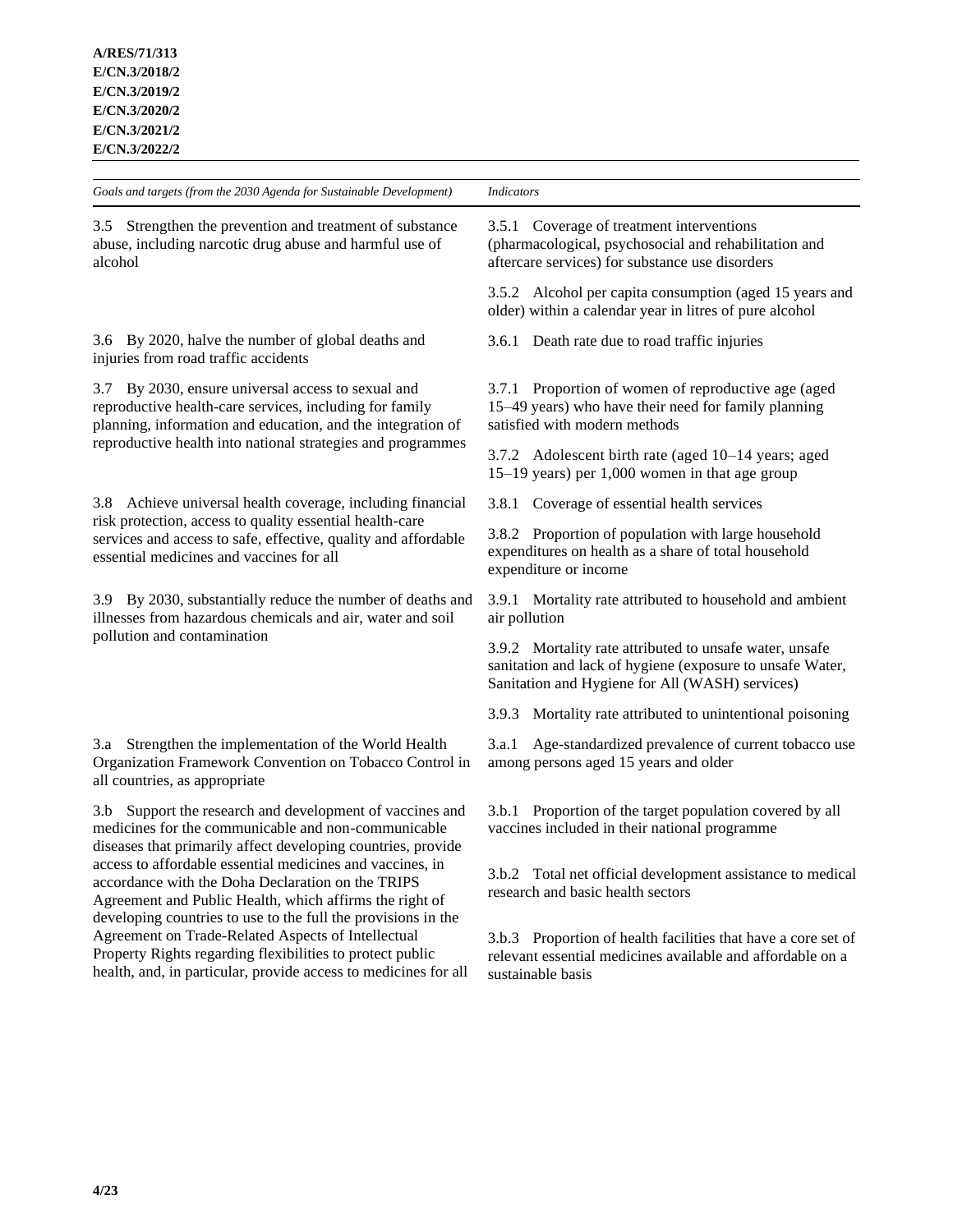| Goals and targets (from the 2030 Agenda for Sustainable Development)                                                                                                                                                                                            | <b>Indicators</b>                                                                                                                                                                                                                                                    |
|-----------------------------------------------------------------------------------------------------------------------------------------------------------------------------------------------------------------------------------------------------------------|----------------------------------------------------------------------------------------------------------------------------------------------------------------------------------------------------------------------------------------------------------------------|
| 3.c Substantially increase health financing and the<br>recruitment, development, training and retention of the<br>health workforce in developing countries, especially in least<br>developed countries and small island developing States                       | Health worker density and distribution<br>3.c.1                                                                                                                                                                                                                      |
| 3.d Strengthen the capacity of all countries, in particular<br>developing countries, for early warning, risk reduction and<br>management of national and global health risks                                                                                    | 3.d.1 International Health Regulations (IHR) capacity<br>and health emergency preparedness                                                                                                                                                                           |
|                                                                                                                                                                                                                                                                 | 3.d.2 Percentage of bloodstream infections due to<br>selected antimicrobial-resistant organisms                                                                                                                                                                      |
| Goal 4. Ensure inclusive and equitable quality education and promote lifelong learning opportunities for all                                                                                                                                                    |                                                                                                                                                                                                                                                                      |
| By 2030, ensure that all girls and boys complete free,<br>4.1<br>equitable and quality primary and secondary education<br>leading to relevant and effective learning outcomes                                                                                   | 4.1.1 Proportion of children and young people $(a)$ in<br>grades $2/3$ ; (b) at the end of primary; and (c) at the end of<br>lower secondary achieving at least a minimum proficiency<br>level in (i) reading and (ii) mathematics, by sex                           |
|                                                                                                                                                                                                                                                                 | 4.1.2 Completion rate (primary education, lower<br>secondary education, upper secondary education)                                                                                                                                                                   |
| By 2030, ensure that all girls and boys have access to<br>4.2<br>quality early childhood development, care and pre-primary<br>education so that they are ready for primary education                                                                            | 4.2.1 Proportion of children aged 24–59 months who are<br>developmentally on track in health, learning and<br>psychosocial well-being, by sex                                                                                                                        |
|                                                                                                                                                                                                                                                                 | 4.2.2 Participation rate in organized learning (one year<br>before the official primary entry age), by sex                                                                                                                                                           |
| 4.3 By 2030, ensure equal access for all women and men to<br>affordable and quality technical, vocational and tertiary<br>education, including university                                                                                                       | 4.3.1 Participation rate of youth and adults in formal<br>and non-formal education and training in the previous<br>12 months, by sex                                                                                                                                 |
| 4.4 By 2030, substantially increase the number of youth<br>and adults who have relevant skills, including technical and<br>vocational skills, for employment, decent jobs and<br>entrepreneurship                                                               | 4.4.1 Proportion of youth and adults with information<br>and communications technology (ICT) skills, by type of<br>skill                                                                                                                                             |
| 4.5 By 2030, eliminate gender disparities in education and<br>ensure equal access to all levels of education and vocational<br>training for the vulnerable, including persons with<br>disabilities, indigenous peoples and children in vulnerable<br>situations | 4.5.1 Parity indices (female/male, rural/urban, bottom/top<br>wealth quintile and others such as disability status,<br>indigenous peoples and conflict-affected, as data become<br>available) for all education indicators on this list that can<br>be disaggregated |
| 4.6 By 2030, ensure that all youth and a substantial<br>proportion of adults, both men and women, achieve literacy<br>and numeracy                                                                                                                              | 4.6.1 Proportion of population in a given age group<br>achieving at least a fixed level of proficiency in functional<br>(a) literacy and (b) numeracy skills, by sex                                                                                                 |
|                                                                                                                                                                                                                                                                 |                                                                                                                                                                                                                                                                      |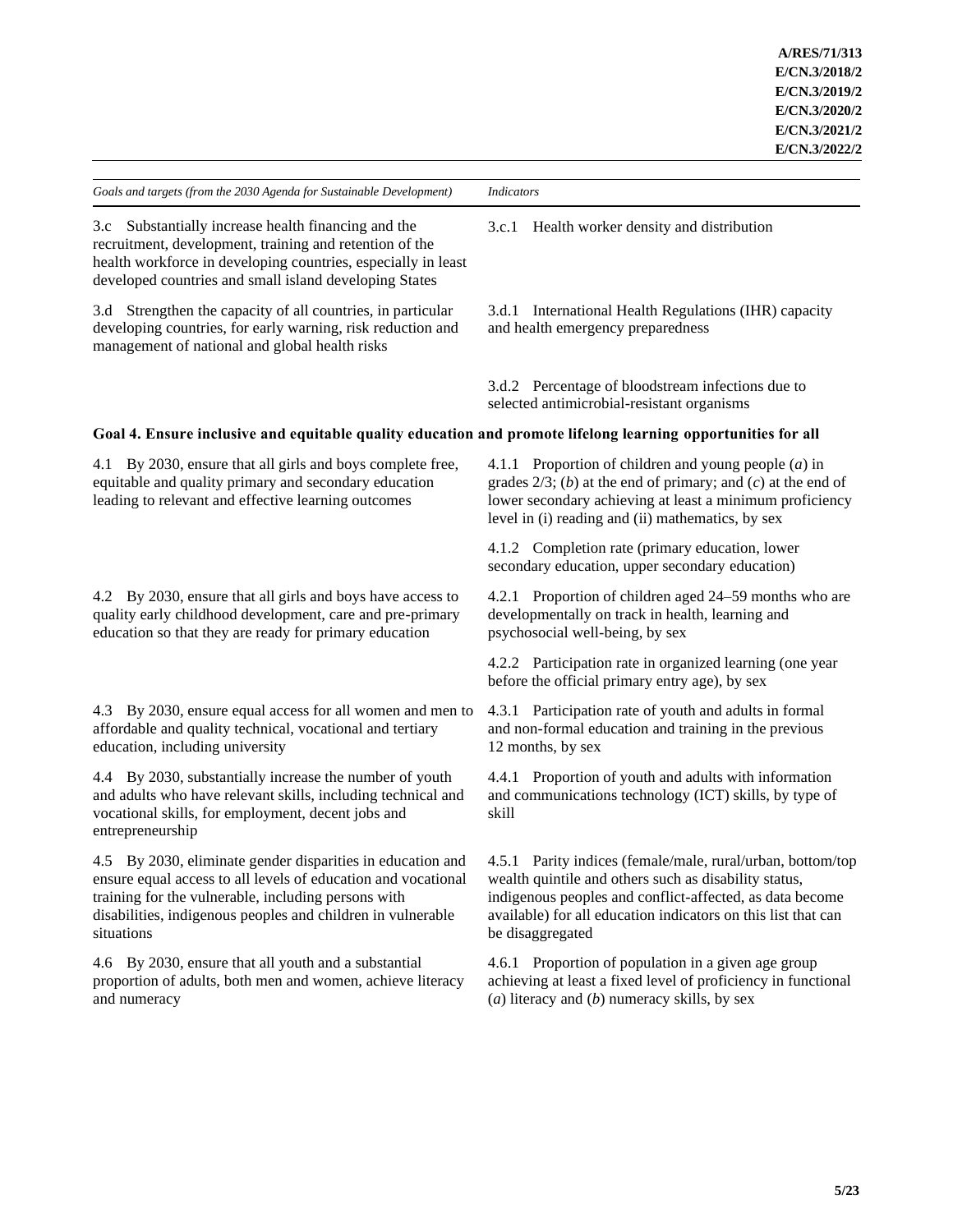*Goals and targets (from the 2030 Agenda for Sustainable Development) Indicators* 4.7 By 2030, ensure that all learners acquire the knowledge and skills needed to promote sustainable development, including, among others, through education for sustainable development and sustainable lifestyles, human rights, gender equality, promotion of a culture of peace and non-violence, global citizenship and appreciation of cultural diversity and of culture's contribution to sustainable development 4.7.1 Extent to which (i) global citizenship education and (ii) education for sustainable development are mainstreamed in (*a*) national education policies; (*b*) curricula; (*c*) teacher education; and (*d*) student assessment 4.a Build and upgrade education facilities that are child, disability and gender sensitive and provide safe, non-violent, inclusive and effective learning environments for all 4.a.1 Proportion of schools offering basic services, by type of service 4.b By 2020, substantially expand globally the number of scholarships available to developing countries, in particular least developed countries, small island developing States and African countries, for enrolment in higher education, including vocational training and information and communications technology, technical, engineering and scientific programmes, in developed countries and other developing countries 4.b.1 Volume of official development assistance flows for scholarships by sector and type of study 4.c By 2030, substantially increase the supply of qualified teachers, including through international cooperation for teacher training in developing countries, especially least developed countries and small island developing States 4.c.1 Proportion of teachers with the minimum required qualifications, by education level **Goal 5. Achieve gender equality and empower all women and girls** 5.1 End all forms of discrimination against all women and girls everywhere 5.1.1 Whether or not legal frameworks are in place to promote, enforce and monitor equality and non-discrimination on the basis of sex 5.2 Eliminate all forms of violence against all women and girls in the public and private spheres, including trafficking and sexual and other types of exploitation 5.2.1 Proportion of ever-partnered women and girls aged 15 years and older subjected to physical, sexual or psychological violence by a current or former intimate partner in the previous 12 months, by form of violence and by age 5.2.2 Proportion of women and girls aged 15 years and older subjected to sexual violence by persons other than an intimate partner in the previous 12 months, by age and place of occurrence 5.3 Eliminate all harmful practices, such as child, early and forced marriage and female genital mutilation 5.3.1 Proportion of women aged 20–24 years who were married or in a union before age 15 and before age 18 5.3.2 Proportion of girls and women aged 15–49 years who have undergone female genital mutilation/cutting, by age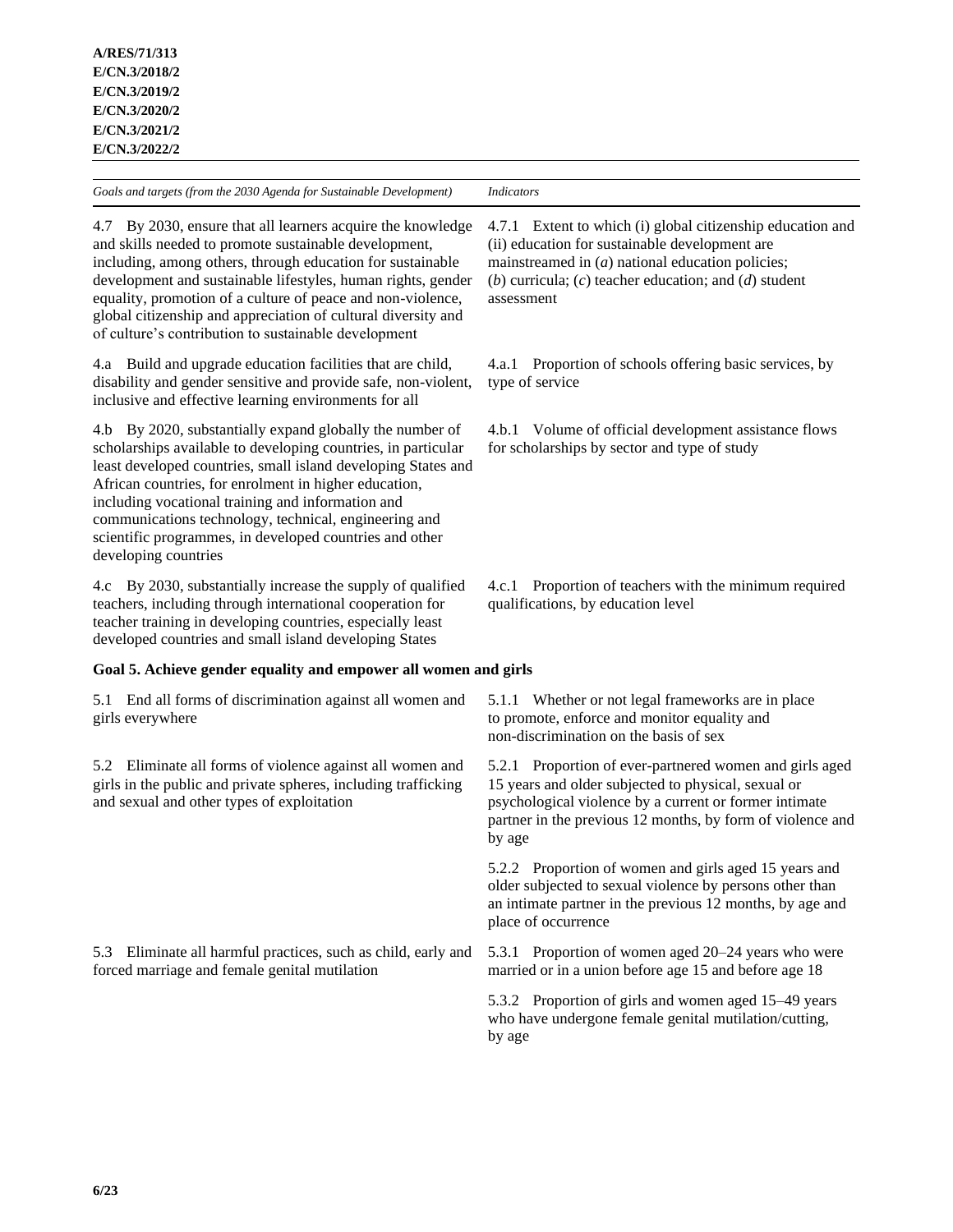5.4 Recognize and value unpaid care and domestic work through the provision of public services, infrastructure and social protection policies and the promotion of shared responsibility within the household and the family as nationally appropriate

5.5 Ensure women's full and effective participation and equal opportunities for leadership at all levels of decisionmaking in political, economic and public life

5.6 Ensure universal access to sexual and reproductive health and reproductive rights as agreed in accordance with the Programme of Action of the International Conference on Population and Development and the Beijing Platform for Action and the outcome documents of their review conferences

5.a Undertake reforms to give women equal rights to economic resources, as well as access to ownership and control over land and other forms of property, financial services, inheritance and natural resources, in accordance with national laws

5.b Enhance the use of enabling technology, in particular information and communications technology, to promote the empowerment of women

5.c Adopt and strengthen sound policies and enforceable legislation for the promotion of gender equality and the empowerment of all women and girls at all levels

5.4.1 Proportion of time spent on unpaid domestic and care work, by sex, age and location

5.5.1 Proportion of seats held by women in (*a*) national parliaments and (*b*) local governments

5.5.2 Proportion of women in managerial positions

5.6.1 Proportion of women aged 15–49 years who make their own informed decisions regarding sexual relations, contraceptive use and reproductive health care

5.6.2 Number of countries with laws and regulations that guarantee full and equal access to women and men aged 15 years and older to sexual and reproductive health care, information and education

5.a.1 (*a*) Proportion of total agricultural population with ownership or secure rights over agricultural land, by sex; and (*b*) share of women among owners or rights-bearers of agricultural land, by type of tenure

5.a.2 Proportion of countries where the legal framework (including customary law) guarantees women's equal rights to land ownership and/or control

5.b.1 Proportion of individuals who own a mobile telephone, by sex

5.c.1 Proportion of countries with systems to track and make public allocations for gender equality and women's empowerment

# **Goal 6. Ensure availability and sustainable management of water and sanitation for all**

6.1 By 2030, achieve universal and equitable access to safe and affordable drinking water for all

6.2 By 2030, achieve access to adequate and equitable sanitation and hygiene for all and end open defecation, paying special attention to the needs of women and girls and those in vulnerable situations

6.1.1 Proportion of population using safely managed drinking water services

6.2.1 Proportion of population using (*a*) safely managed sanitation services and (*b*) a hand-washing facility with soap and water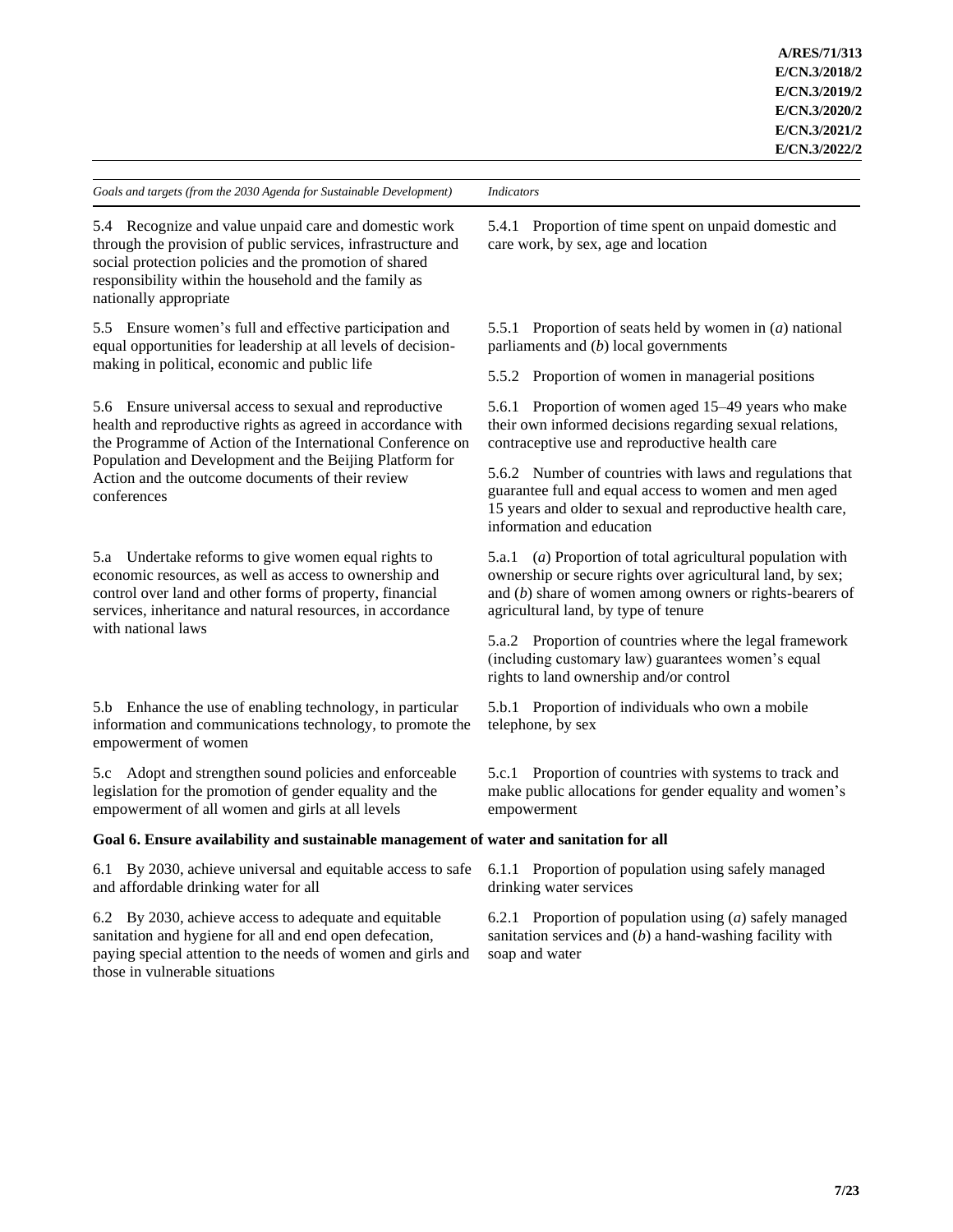reuse globally

*Goals and targets (from the 2030 Agenda for Sustainable Development) Indicators*

6.3 By 2030, improve water quality by reducing pollution, eliminating dumping and minimizing release of hazardous chemicals and materials, halving the proportion of untreated wastewater and substantially increasing recycling and safe

6.4 By 2030, substantially increase water-use efficiency across all sectors and ensure sustainable withdrawals and supply of freshwater to address water scarcity and substantially reduce the number of people suffering from water scarcity

6.5 By 2030, implement integrated water resources management at all levels, including through transboundary cooperation as appropriate

6.6 By 2020, protect and restore water-related ecosystems, including mountains, forests, wetlands, rivers, aquifers and lakes

6.a By 2030, expand international cooperation and capacity-building support to developing countries in waterand sanitation-related activities and programmes, including water harvesting, desalination, water efficiency, wastewater treatment, recycling and reuse technologies

6.b Support and strengthen the participation of local communities in improving water and sanitation management

**Goal 7. Ensure access to affordable, reliable, sustainable and modern energy for all**

7.1 By 2030, ensure universal access to affordable, reliable and modern energy services

7.2 By 2030, increase substantially the share of renewable energy in the global energy mix

7.3 By 2030, double the global rate of improvement in energy efficiency

7.a By 2030, enhance international cooperation to facilitate access to clean energy research and technology, including renewable energy, energy efficiency and advanced and cleaner fossil-fuel technology, and promote investment in energy infrastructure and clean energy technology

6.3.1 Proportion of domestic and industrial wastewater flows safely treated

6.3.2 Proportion of bodies of water with good ambient water quality

6.4.1 Change in water-use efficiency over time

6.4.2 Level of water stress: freshwater withdrawal as a proportion of available freshwater resources

6.5.1 Degree of integrated water resources management

6.5.2 Proportion of transboundary basin area with an operational arrangement for water cooperation

6.6.1 Change in the extent of water-related ecosystems over time

6.a.1 Amount of water- and sanitation-related official development assistance that is part of a governmentcoordinated spending plan

6.b.1 Proportion of local administrative units with established and operational policies and procedures for participation of local communities in water and sanitation management

7.1.1 Proportion of population with access to electricity

7.1.2 Proportion of population with primary reliance on clean fuels and technology

7.2.1 Renewable energy share in the total final energy consumption

7.3.1 Energy intensity measured in terms of primary energy and GDP

7.a.1 International financial flows to developing countries in support of clean energy research and development and renewable energy production, including in hybrid systems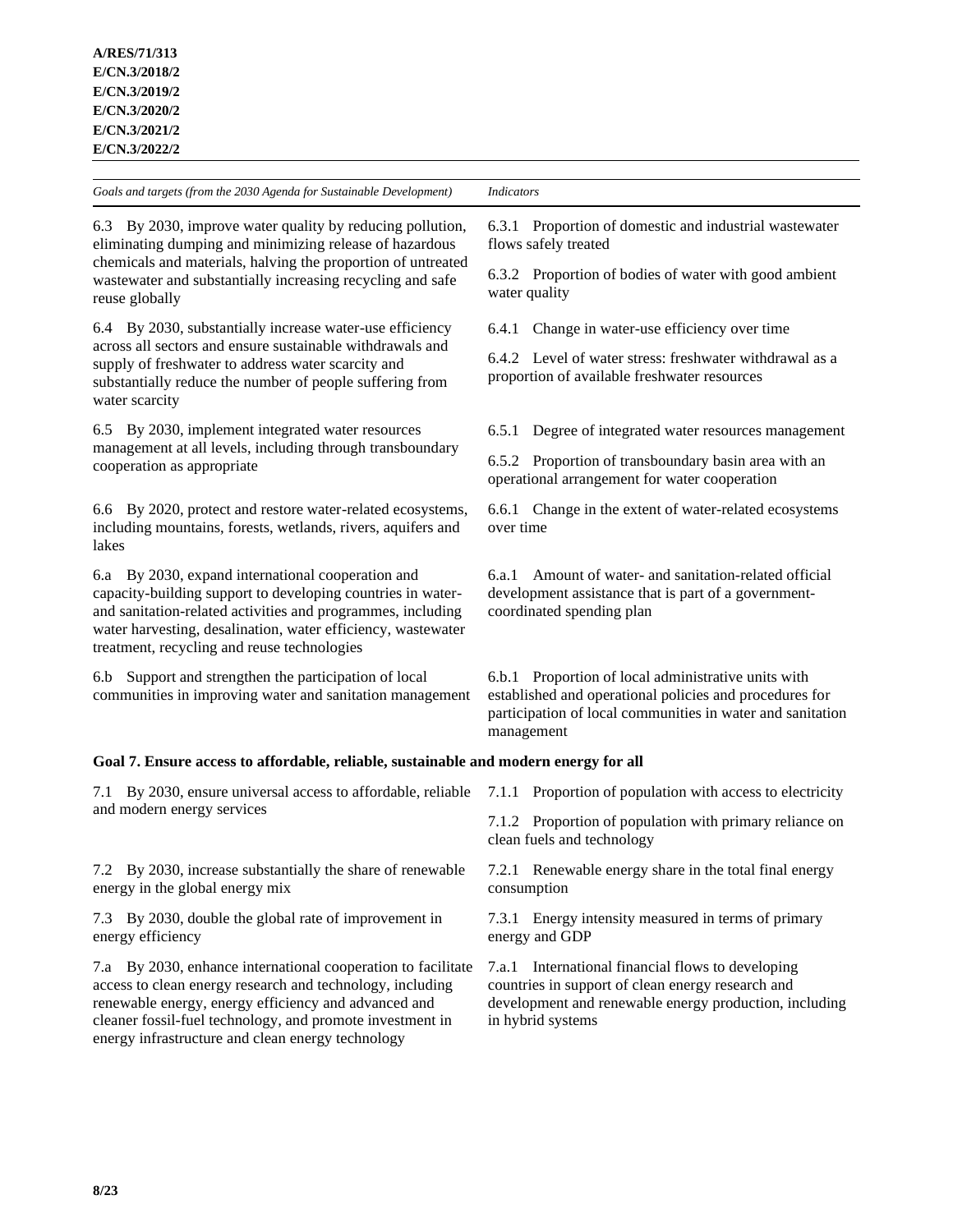7.b.1 Installed renewable energy-generating capacity in developing countries (in watts per capita)

7.b By 2030, expand infrastructure and upgrade technology for supplying modern and sustainable energy services for all in developing countries, in particular least developed countries, small island developing States and landlocked developing countries, in accordance with their respective programmes of support

# **Goal 8. Promote sustained, inclusive and sustainable economic growth, full and productive employment and decent work for all**

8.1 Sustain per capita economic growth in accordance with national circumstances and, in particular, at least 7 per cent gross domestic product growth per annum in the least developed countries

8.2 Achieve higher levels of economic productivity through diversification, technological upgrading and innovation, including through a focus on high-value added and labour-intensive sectors

8.3 Promote development-oriented policies that support productive activities, decent job creation, entrepreneurship, creativity and innovation, and encourage the formalization and growth of micro-, small- and medium-sized enterprises, including through access to financial services

8.4 Improve progressively, through 2030, global resource efficiency in consumption and production and endeavour to decouple economic growth from environmental degradation, in accordance with the 10-Year Framework of Programmes on Sustainable Consumption and Production, with developed countries taking the lead

8.5 By 2030, achieve full and productive employment and decent work for all women and men, including for young people and persons with disabilities, and equal pay for work of equal value

8.6 By 2020, substantially reduce the proportion of youth not in employment, education or training

8.7 Take immediate and effective measures to eradicate forced labour, end modern slavery and human trafficking and secure the prohibition and elimination of the worst forms of child labour, including recruitment and use of child soldiers, and by 2025 end child labour in all its forms

8.1.1 Annual growth rate of real GDP per capita

8.2.1 Annual growth rate of real GDP per employed person

8.3.1 Proportion of informal employment in total employment, by sector and sex

8.4.1 Material footprint, material footprint per capita, and material footprint per GDP

8.4.2 Domestic material consumption, domestic material consumption per capita, and domestic material consumption per GDP

8.5.1 Average hourly earnings of employees, by sex, age, occupation and persons with disabilities

8.5.2 Unemployment rate, by sex, age and persons with disabilities

8.6.1 Proportion of youth (aged 15–24 years) not in education, employment or training

8.7.1 Proportion and number of children aged 5–17 years engaged in child labour, by sex and age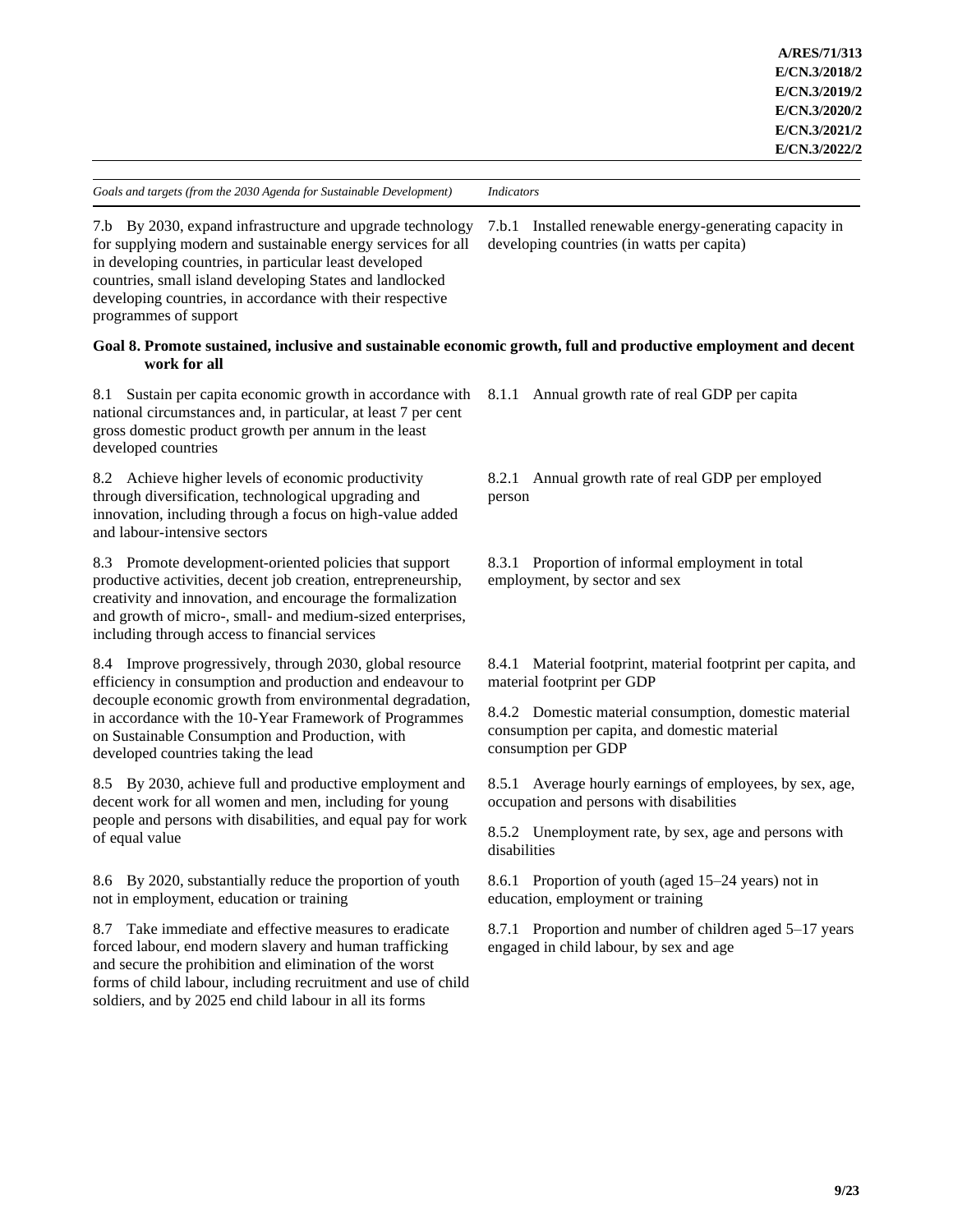| Goals and targets (from the 2030 Agenda for Sustainable Development)                                                                                                                                                                                    | <b>Indicators</b>                                                                                                                                                                                                                      |
|---------------------------------------------------------------------------------------------------------------------------------------------------------------------------------------------------------------------------------------------------------|----------------------------------------------------------------------------------------------------------------------------------------------------------------------------------------------------------------------------------------|
| 8.8 Protect labour rights and promote safe and secure<br>working environments for all workers, including migrant<br>workers, in particular women migrants, and those in<br>precarious employment                                                        | 8.8.1 Fatal and non-fatal occupational injuries per<br>100,000 workers, by sex and migrant status                                                                                                                                      |
|                                                                                                                                                                                                                                                         | 8.8.2 Level of national compliance with labour rights<br>(freedom of association and collective bargaining) based<br>on International Labour Organization (ILO) textual<br>sources and national legislation, by sex and migrant status |
| 8.9 By 2030, devise and implement policies to promote<br>sustainable tourism that creates jobs and promotes local<br>culture and products                                                                                                               | 8.9.1 Tourism direct GDP as a proportion of total GDP<br>and in growth rate                                                                                                                                                            |
| 8.10 Strengthen the capacity of domestic financial<br>institutions to encourage and expand access to banking,<br>insurance and financial services for all                                                                                               | 8.10.1 (a) Number of commercial bank branches per<br>100,000 adults and $(b)$ number of automated teller<br>machines (ATMs) per 100,000 adults                                                                                         |
|                                                                                                                                                                                                                                                         | 8.10.2 Proportion of adults (15 years and older) with an<br>account at a bank or other financial institution or with a<br>mobile-money-service provider                                                                                |
| 8.a Increase Aid for Trade support for developing<br>countries, in particular least developed countries, including<br>through the Enhanced Integrated Framework for Trade-<br>related Technical Assistance to Least Developed Countries                 | Aid for Trade commitments and disbursements<br>8.a.1                                                                                                                                                                                   |
| 8.b By 2020, develop and operationalize a global strategy<br>for youth employment and implement the Global Jobs Pact<br>of the International Labour Organization                                                                                        | 8.b.1 Existence of a developed and operationalized<br>national strategy for youth employment, as a distinct<br>strategy or as part of a national employment strategy                                                                   |
| Goal 9. Build resilient infrastructure, promote inclusive and sustainable industrialization and foster innovation                                                                                                                                       |                                                                                                                                                                                                                                        |
| 9.1 Develop quality, reliable, sustainable and resilient<br>infrastructure, including regional and transborder<br>infrastructure, to support economic development and human<br>well-being, with a focus on affordable and equitable access<br>for all   | 9.1.1 Proportion of the rural population who live within<br>2 km of an all-season road                                                                                                                                                 |
|                                                                                                                                                                                                                                                         | 9.1.2 Passenger and freight volumes, by mode of<br>transport                                                                                                                                                                           |
| 9.2 Promote inclusive and sustainable industrialization<br>and, by 2030, significantly raise industry's share of<br>employment and gross domestic product, in line with<br>national circumstances, and double its share in least<br>developed countries | 9.2.1 Manufacturing value added as a proportion of GDP<br>and per capita                                                                                                                                                               |
|                                                                                                                                                                                                                                                         | 9.2.2 Manufacturing employment as a proportion of total<br>employment                                                                                                                                                                  |
| 9.3 Increase the access of small-scale industrial and other<br>enterprises, in particular in developing countries, to financial<br>services, including affordable credit, and their integration                                                         | 9.3.1 Proportion of small-scale industries in total industry<br>value added                                                                                                                                                            |
|                                                                                                                                                                                                                                                         |                                                                                                                                                                                                                                        |

9.3.2 Proportion of small-scale industries with a loan or line of credit

into value chains and markets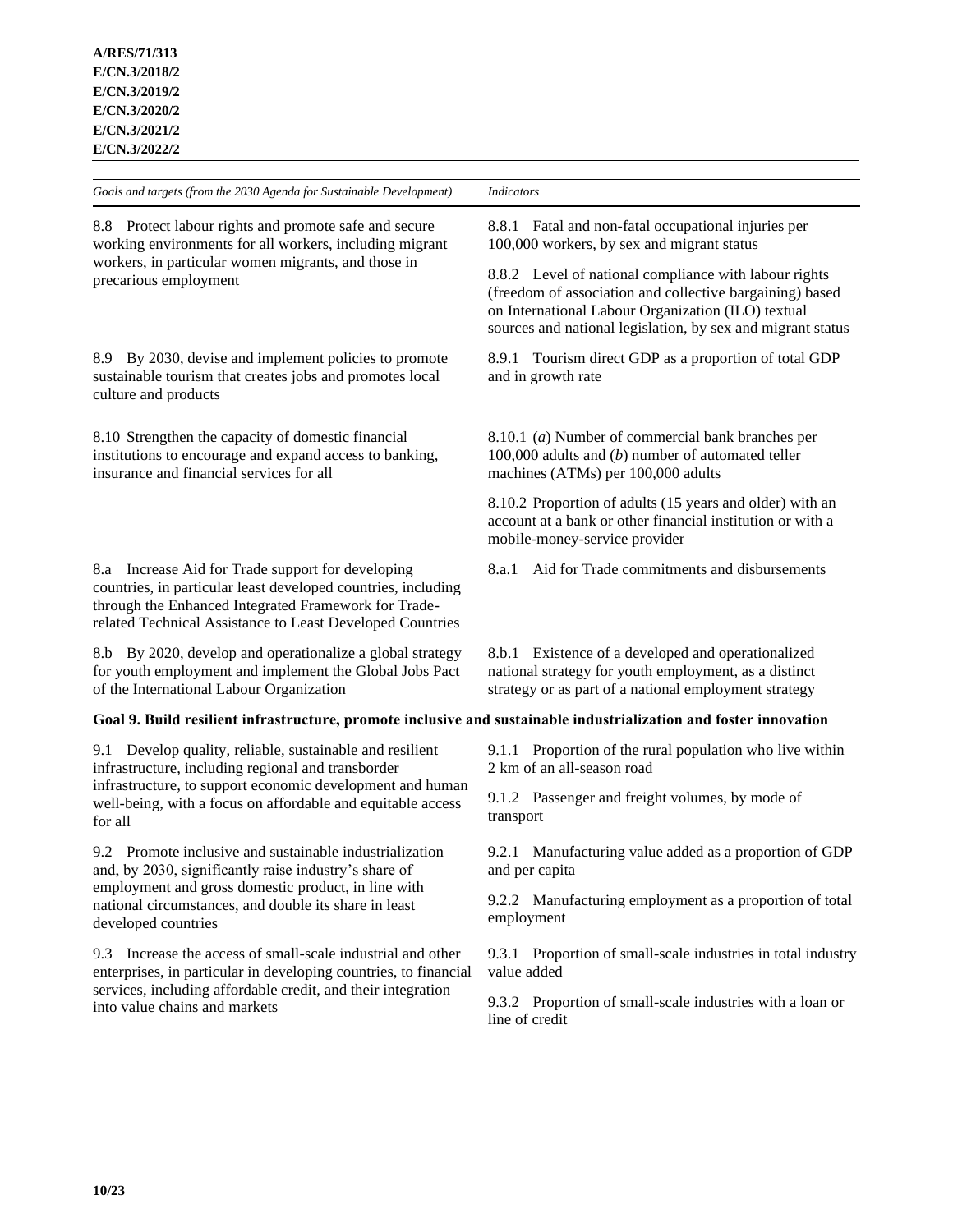9.4 By 2030, upgrade infrastructure and retrofit industries to make them sustainable, with increased resource-use efficiency and greater adoption of clean and environmentally sound technologies and industrial processes, with all countries taking action in accordance with their respective capabilities

9.5 Enhance scientific research, upgrade the technological capabilities of industrial sectors in all countries, in particular developing countries, including, by 2030, encouraging innovation and substantially increasing the number of research and development workers per 1 million people and public and private research and development spending

9.a Facilitate sustainable and resilient infrastructure development in developing countries through enhanced financial, technological and technical support to African countries, least developed countries, landlocked developing countries and small island developing States

9.b Support domestic technology development, research and innovation in developing countries, including by ensuring a conducive policy environment for, inter alia, industrial diversification and value addition to commodities

9.c Significantly increase access to information and communications technology and strive to provide universal and affordable access to the Internet in least developed countries by 2020

# **Goal 10. Reduce inequality within and among countries**

10.1 By 2030, progressively achieve and sustain income growth of the bottom 40 per cent of the population at a rate higher than the national average

10.2 By 2030, empower and promote the social, economic and political inclusion of all, irrespective of age, sex, disability, race, ethnicity, origin, religion or economic or other status

10.3 Ensure equal opportunity and reduce inequalities of outcome, including by eliminating discriminatory laws, policies and practices and promoting appropriate legislation, policies and action in this regard

10.4 Adopt policies, especially fiscal, wage and social protection policies, and progressively achieve greater equality

**\_\_\_\_\_\_\_\_\_\_\_\_\_\_\_**

9.4.1  $CO<sub>2</sub>$  emission per unit of value added

9.5.1 Research and development expenditure as a proportion of GDP

9.5.2 Researchers (in full-time equivalent) per million inhabitants

9.a.1 Total official international support (official development assistance plus other official flows) to infrastructure

9.b.1 Proportion of medium and high-tech industry value added in total value added

9.c.1 Proportion of population covered by a mobile network, by technology

10.1.1 Growth rates of household expenditure or income per capita among the bottom 40 per cent of the population and the total population

10.2.1 Proportion of people living below 50 per cent of median income, by sex, age and persons with disabilities

10.3.1 Proportion of population reporting having personally felt discriminated against or harassed in the previous 12 months on the basis of a ground of discrimination prohibited under international human rights law

10.4.1 Labour share of GDP

10.4.2 Redistributive impact of fiscal policy<sup>2</sup>

<sup>2</sup> The Gini Coefficient will be reported as a second series in the database, as it is a component of this indicator.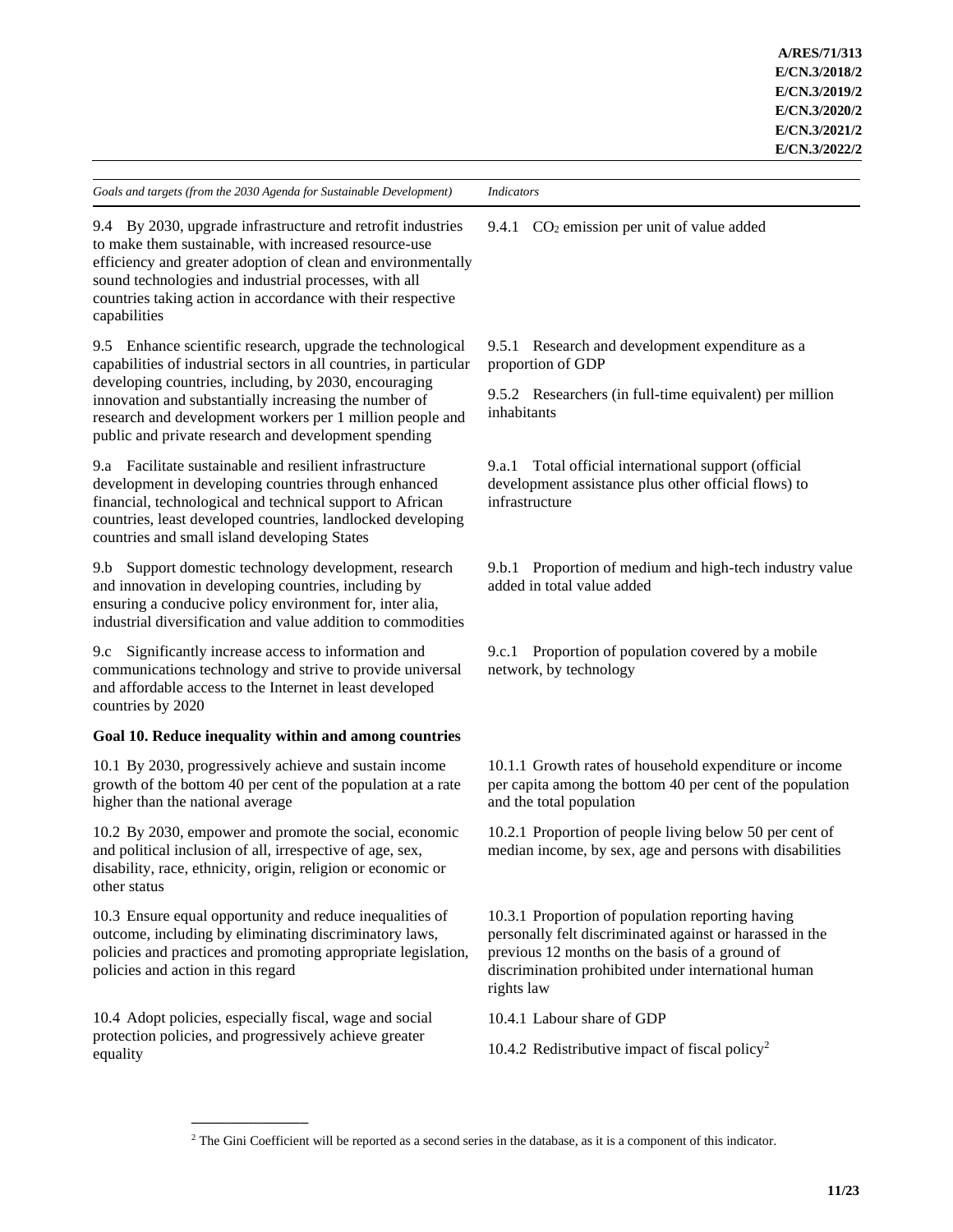*Goals and targets (from the 2030 Agenda for Sustainable Development) Indicators* 10.5 Improve the regulation and monitoring of global financial markets and institutions and strengthen the implementation of such regulations 10.5.1 Financial Soundness Indicators 10.6 Ensure enhanced representation and voice for developing countries in decision-making in global international economic and financial institutions in order to deliver more effective, credible, accountable and legitimate institutions 10.6.1 Proportion of members and voting rights of developing countries in international organizations 10.7 Facilitate orderly, safe, regular and responsible migration and mobility of people, including through the implementation of planned and well-managed migration policies 10.7.1 Recruitment cost borne by employee as a proportion of monthly income earned in country of destination 10.7.2 Number of countries with migration policies that facilitate orderly, safe, regular and responsible migration and mobility of people 10.7.3 Number of people who died or disappeared in the process of migration towards an international destination 10.7.4 Proportion of the population who are refugees, by country of origin 10.a Implement the principle of special and differential treatment for developing countries, in particular least developed countries, in accordance with World Trade Organization agreements 10.a.1 Proportion of tariff lines applied to imports from least developed countries and developing countries with zero-tariff 10.b Encourage official development assistance and financial flows, including foreign direct investment, to States where the need is greatest, in particular least developed countries, African countries, small island developing States and landlocked developing countries, in accordance with their national plans and programmes 10.b.1 Total resource flows for development, by recipient and donor countries and type of flow (e.g. official development assistance, foreign direct investment and other flows) 10.c By 2030, reduce to less than 3 per cent the transaction costs of migrant remittances and eliminate remittance corridors with costs higher than 5 per cent 10.c.1 Remittance costs as a proportion of the amount remitted **Goal 11. Make cities and human settlements inclusive, safe, resilient and sustainable** 11.1 By 2030, ensure access for all to adequate, safe and affordable housing and basic services and upgrade slums 11.1.1 Proportion of urban population living in slums, informal settlements or inadequate housing 11.2 By 2030, provide access to safe, affordable, accessible and sustainable transport systems for all, improving road safety, notably by expanding public transport, with special attention to the needs of those in vulnerable situations, women, children, persons with disabilities and older persons 11.2.1 Proportion of population that has convenient access to public transport, by sex, age and persons with disabilities

11.3 By 2030, enhance inclusive and sustainable urbanization and capacity for participatory, integrated and

11.3.1 Ratio of land consumption rate to population growth rate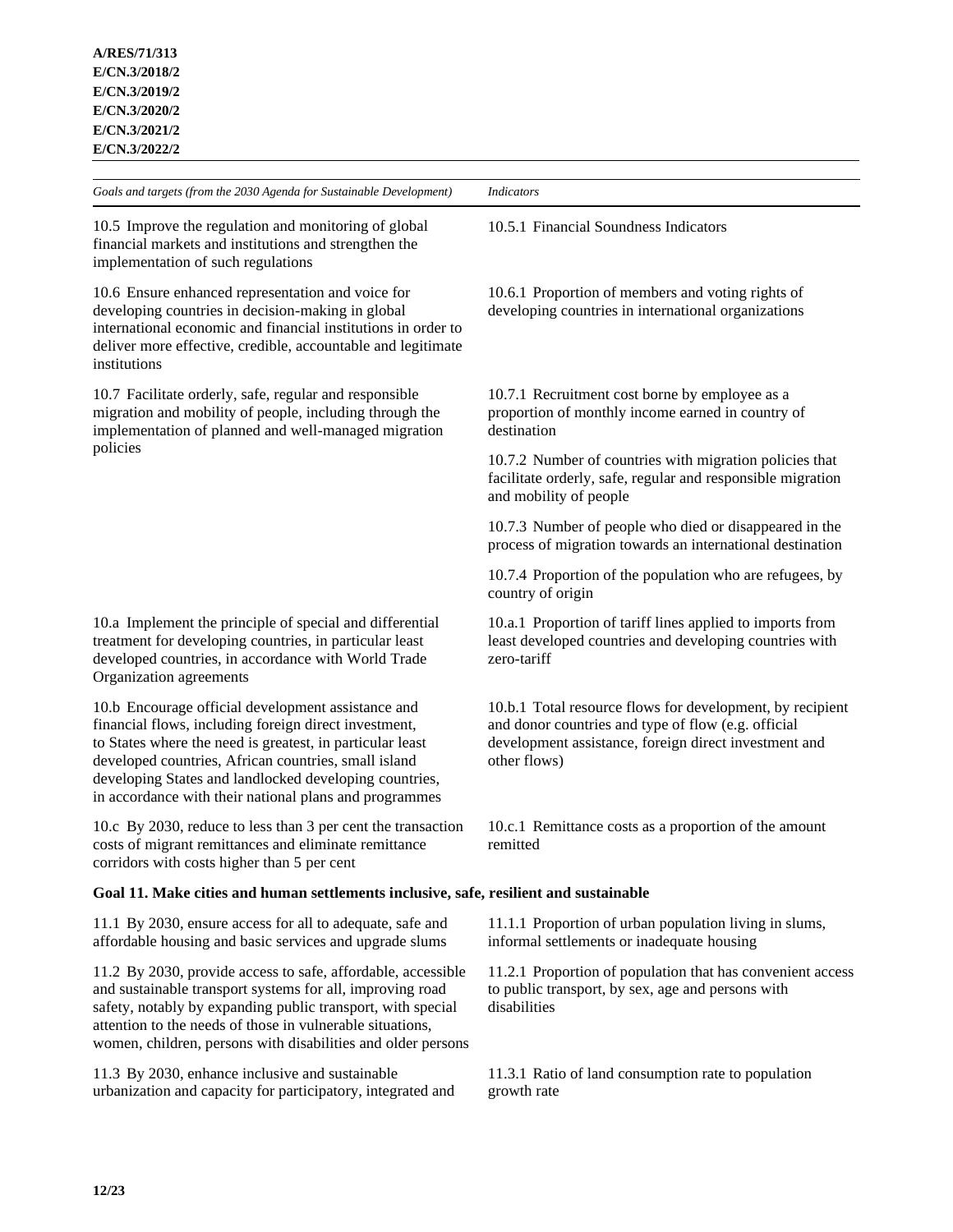| Goals and targets (from the 2030 Agenda for Sustainable Development)                                                                                                                                                                                                                                                                                                                                                        | <b>Indicators</b>                                                                                                                                                                                                                                                                     |
|-----------------------------------------------------------------------------------------------------------------------------------------------------------------------------------------------------------------------------------------------------------------------------------------------------------------------------------------------------------------------------------------------------------------------------|---------------------------------------------------------------------------------------------------------------------------------------------------------------------------------------------------------------------------------------------------------------------------------------|
| sustainable human settlement planning and management in<br>all countries                                                                                                                                                                                                                                                                                                                                                    | 11.3.2 Proportion of cities with a direct participation<br>structure of civil society in urban planning and<br>management that operate regularly and democratically                                                                                                                   |
| 11.4 Strengthen efforts to protect and safeguard the world's<br>cultural and natural heritage                                                                                                                                                                                                                                                                                                                               | 11.4.1 Total per capita expenditure on the preservation,<br>protection and conservation of all cultural and natural<br>heritage, by source of funding (public, private), type of<br>heritage (cultural, natural) and level of government<br>(national, regional, and local/municipal) |
| 11.5 By 2030, significantly reduce the number of deaths and<br>the number of people affected and substantially decrease the<br>direct economic losses relative to global gross domestic<br>product caused by disasters, including water-related<br>disasters, with a focus on protecting the poor and people in<br>vulnerable situations                                                                                    | 11.5.1 Number of deaths, missing persons and directly<br>affected persons attributed to disasters per 100,000<br>population                                                                                                                                                           |
|                                                                                                                                                                                                                                                                                                                                                                                                                             | 11.5.2 Direct economic loss attributed to disasters in<br>relation to global gross domestic product (GDP)                                                                                                                                                                             |
|                                                                                                                                                                                                                                                                                                                                                                                                                             | 11.5.3 (a) Damage to critical infrastructure and $(b)$<br>number of disruptions to basic services, attributed to<br>disasters                                                                                                                                                         |
| 11.6 By 2030, reduce the adverse per capita environmental<br>impact of cities, including by paying special attention to air<br>quality and municipal and other waste management                                                                                                                                                                                                                                             | 11.6.1 Proportion of municipal solid waste collected and<br>managed in controlled facilities out of total municipal<br>waste generated, by cities                                                                                                                                     |
|                                                                                                                                                                                                                                                                                                                                                                                                                             | 11.6.2 Annual mean levels of fine particulate matter<br>(e.g. PM2.5 and PM10) in cities (population weighted)                                                                                                                                                                         |
| 11.7 By 2030, provide universal access to safe, inclusive<br>and accessible, green and public spaces, in particular for<br>women and children, older persons and persons with<br>disabilities                                                                                                                                                                                                                               | 11.7.1 Average share of the built-up area of cities that is<br>open space for public use for all, by sex, age and persons<br>with disabilities                                                                                                                                        |
|                                                                                                                                                                                                                                                                                                                                                                                                                             | 11.7.2 Proportion of persons victim of physical or sexual<br>harassment, by sex, age, disability status and place of<br>occurrence, in the previous 12 months                                                                                                                         |
| 11.a Support positive economic, social and environmental<br>links between urban, peri-urban and rural areas by<br>strengthening national and regional development planning                                                                                                                                                                                                                                                  | 11.a.1 Number of countries that have national urban<br>policies or regional development plans that $(a)$ respond to<br>population dynamics; (b) ensure balanced territorial<br>development; and $(c)$ increase local fiscal space                                                     |
| 11.b By 2020, substantially increase the number of cities<br>and human settlements adopting and implementing<br>integrated policies and plans towards inclusion, resource<br>efficiency, mitigation and adaptation to climate change,<br>resilience to disasters, and develop and implement, in line<br>with the Sendai Framework for Disaster Risk Reduction<br>2015-2030, holistic disaster risk management at all levels | 11.b.1 Number of countries that adopt and implement<br>national disaster risk reduction strategies in line with the<br>Sendai Framework for Disaster Risk Reduction 2015-2030                                                                                                         |
|                                                                                                                                                                                                                                                                                                                                                                                                                             | 11.b.2 Proportion of local governments that adopt and<br>implement local disaster risk reduction strategies in line<br>with national disaster risk reduction strategies                                                                                                               |
| 11.c Support least developed countries, including through<br>financial and technical assistance, in building sustainable<br>and resilient buildings utilizing local materials                                                                                                                                                                                                                                               | No suitable replacement indicator was proposed. The<br>global statistical community is encouraged to work to<br>develop an indicator that could be proposed for the 2025<br>comprehensive review. See E/CN.3/2020/2, paragraph 23                                                     |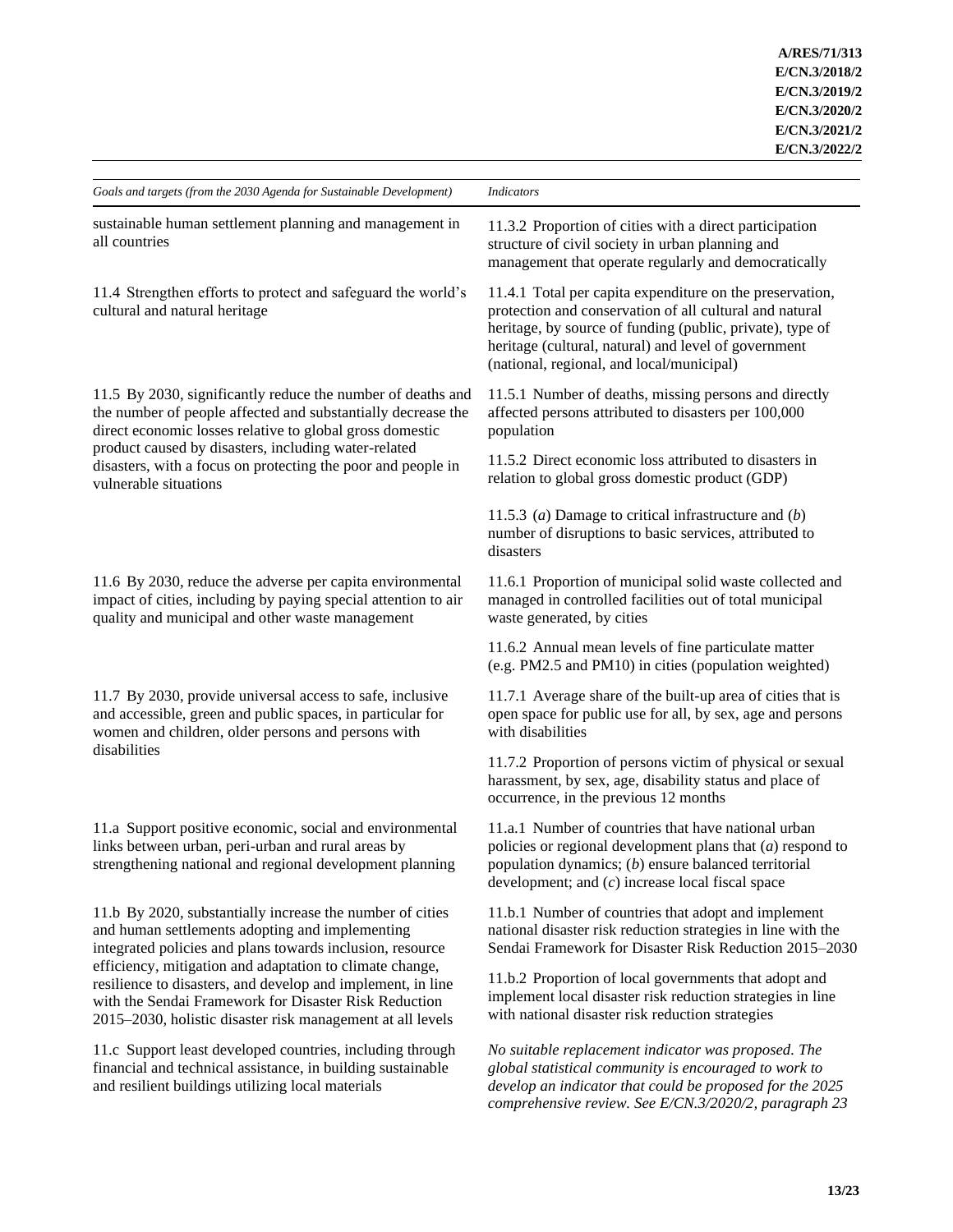### **Goal 12. Ensure sustainable consumption and production patterns**

12.1 Implement the 10-Year Framework of Programmes on Sustainable Consumption and Production Patterns, all countries taking action, with developed countries taking the lead, taking into account the development and capabilities of developing countries

12.2 By 2030, achieve the sustainable management and efficient use of natural resources

12.3 By 2030, halve per capita global food waste at the retail and consumer levels and reduce food losses along production and supply chains, including post-harvest losses

12.4 By 2020, achieve the environmentally sound management of chemicals and all wastes throughout their life cycle, in accordance with agreed international frameworks, and significantly reduce their release to air, water and soil in order to minimize their adverse impacts on human health and the environment

12.5 By 2030, substantially reduce waste generation through prevention, reduction, recycling and reuse

12.6 Encourage companies, especially large and transnational companies, to adopt sustainable practices and to integrate sustainability information into their reporting cycle

12.7 Promote public procurement practices that are sustainable, in accordance with national policies and priorities

12.8 By 2030, ensure that people everywhere have the relevant information and awareness for sustainable development and lifestyles in harmony with nature

12.a Support developing countries to strengthen their scientific and technological capacity to move towards more sustainable patterns of consumption and production

12.b Develop and implement tools to monitor sustainable development impacts for sustainable tourism that creates jobs and promotes local culture and products

12.1.1 Number of countries developing, adopting or implementing policy instruments aimed at supporting the shift to sustainable consumption and production

12.2.1 Material footprint, material footprint per capita, and material footprint per GDP

12.2.2 Domestic material consumption, domestic material consumption per capita, and domestic material consumption per GDP

12.3.1 (*a*) Food loss index and (*b*) food waste index

12.4.1 Number of parties to international multilateral environmental agreements on hazardous waste, and other chemicals that meet their commitments and obligations in transmitting information as required by each relevant agreement

12.4.2 (*a*) Hazardous waste generated per capita; and (*b*) proportion of hazardous waste treated, by type of treatment

12.5.1 National recycling rate, tons of material recycled

12.6.1 Number of companies publishing sustainability reports

12.7.1 Degree of sustainable public procurement policies and action plan implementation

12.8.1 Extent to which (i) global citizenship education and (ii) education for sustainable development are mainstreamed in (*a*) national education policies; (*b*) curricula; (*c*) teacher education; and (*d*) student assessment

12.a.1 Installed renewable energy-generating capacity in developing countries (in watts per capita)

12.b.1 Implementation of standard accounting tools to monitor the economic and environmental aspects of tourism sustainability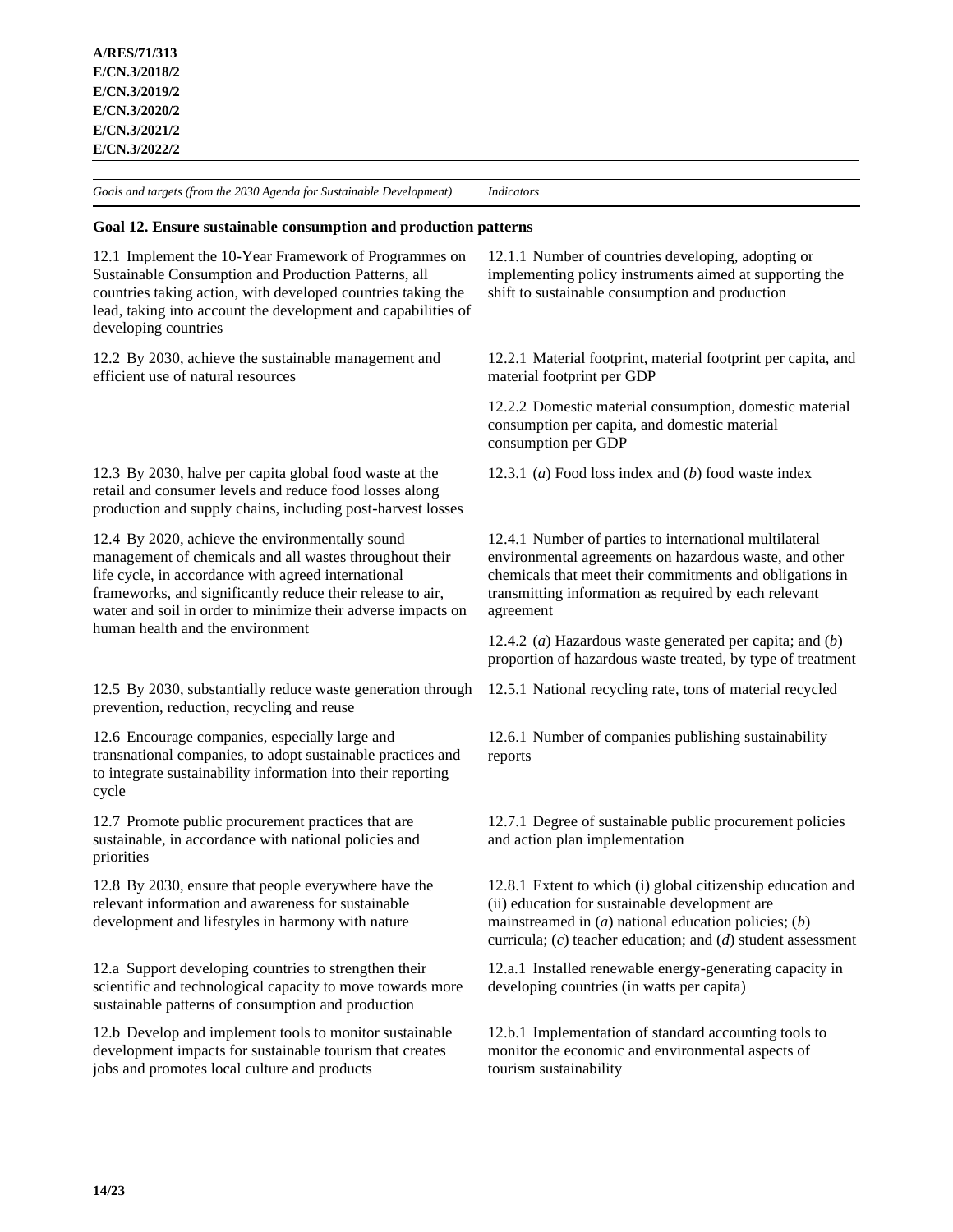12.c.1 Amount of fossil-fuel subsidies (production and consumption) per unit of GDP

12.c Rationalize inefficient fossil-fuel subsidies that encourage wasteful consumption by removing market distortions, in accordance with national circumstances, including by restructuring taxation and phasing out those harmful subsidies, where they exist, to reflect their environmental impacts, taking fully into account the specific needs and conditions of developing countries and minimizing the possible adverse impacts on their development in a manner that protects the poor and the affected communities

address the needs of developing countries in the context of meaningful mitigation actions and transparency on

implementation and fully operationalize the Green Climate

Fund through its capitalization as soon as possible

**\_\_\_\_\_\_\_\_\_\_\_\_\_\_\_**

### **Goal 13. Take urgent action to combat climate change and its impacts**<sup>3</sup>

| 13.1 Strengthen resilience and adaptive capacity to climate-<br>related hazards and natural disasters in all countries                                                                                                          | 13.1.1 Number of deaths, missing persons and directly<br>affected persons attributed to disasters per 100,000<br>population                                                                                                                                 |
|---------------------------------------------------------------------------------------------------------------------------------------------------------------------------------------------------------------------------------|-------------------------------------------------------------------------------------------------------------------------------------------------------------------------------------------------------------------------------------------------------------|
|                                                                                                                                                                                                                                 | 13.1.2 Number of countries that adopt and implement<br>national disaster risk reduction strategies in line with the<br>Sendai Framework for Disaster Risk Reduction 2015–2030                                                                               |
|                                                                                                                                                                                                                                 | 13.1.3 Proportion of local governments that adopt and<br>implement local disaster risk reduction strategies in line<br>with national disaster risk reduction strategies                                                                                     |
| 13.2 Integrate climate change measures into national<br>policies, strategies and planning                                                                                                                                       | 13.2.1 Number of countries with nationally determined<br>contributions, long-term strategies, national adaptation<br>plans and adaptation communications, as reported to the<br>secretariat of the United Nations Framework Convention<br>on Climate Change |
|                                                                                                                                                                                                                                 | 13.2.2 Total greenhouse gas emissions per year                                                                                                                                                                                                              |
| 13.3 Improve education, awareness-raising and human and<br>institutional capacity on climate change mitigation,<br>adaptation, impact reduction and early warning                                                               | 13.3.1 Extent to which (i) global citizenship education and<br>(ii) education for sustainable development are<br>mainstreamed in $(a)$ national education policies; $(b)$<br>curricula; $(c)$ teacher education; and $(d)$ student assessment               |
| 13.a Implement the commitment undertaken by developed-<br>country parties to the United Nations Framework<br>Convention on Climate Change to a goal of mobilizing<br>jointly \$100 billion annually by 2020 from all sources to | 13.a.1 Amounts provided and mobilized in United States<br>dollars per year in relation to the continued existing<br>collective mobilization goal of the \$100 billion<br>commitment through to 2025                                                         |

<sup>&</sup>lt;sup>3</sup> Acknowledging that the United Nations Framework Convention on Climate Change is the primary international, intergovernmental forum for negotiating the global response to climate change.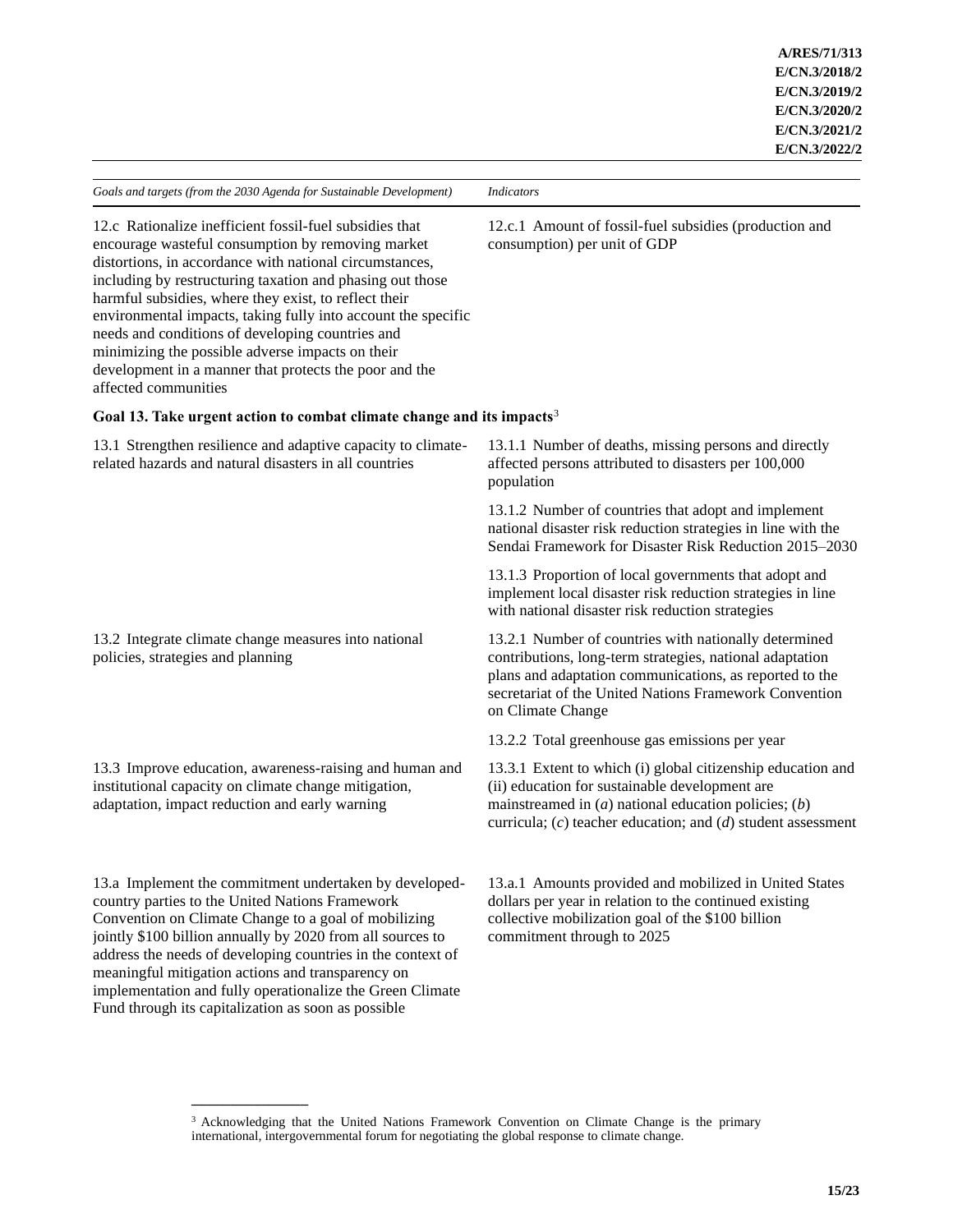| Goals and targets (from the 2030 Agenda for Sustainable Development)                                                                                                                                                                                                                                                                                                                                                                                                                                      | <i>Indicators</i>                                                                                                                                                                                                                                                                                                 |
|-----------------------------------------------------------------------------------------------------------------------------------------------------------------------------------------------------------------------------------------------------------------------------------------------------------------------------------------------------------------------------------------------------------------------------------------------------------------------------------------------------------|-------------------------------------------------------------------------------------------------------------------------------------------------------------------------------------------------------------------------------------------------------------------------------------------------------------------|
| 13.b Promote mechanisms for raising capacity for effective<br>climate change-related planning and management in least<br>developed countries and small island developing States,<br>including focusing on women, youth and local and<br>marginalized communities                                                                                                                                                                                                                                          | 13.b.1 Number of least developed countries and small<br>island developing States with nationally determined<br>contributions, long-term strategies, national adaptation<br>plans and adaptation communications, as reported to the<br>secretariat of the United Nations Framework Convention<br>on Climate Change |
| Goal 14. Conserve and sustainably use the oceans, seas and marine resources for sustainable development                                                                                                                                                                                                                                                                                                                                                                                                   |                                                                                                                                                                                                                                                                                                                   |
| 14.1 By 2025, prevent and significantly reduce marine<br>pollution of all kinds, in particular from land-based<br>activities, including marine debris and nutrient pollution                                                                                                                                                                                                                                                                                                                              | 14.1.1 (a) Index of coastal eutrophication; and $(b)$ plastic<br>debris density                                                                                                                                                                                                                                   |
| 14.2 By 2020, sustainably manage and protect marine and<br>coastal ecosystems to avoid significant adverse impacts,<br>including by strengthening their resilience, and take action<br>for their restoration in order to achieve healthy and<br>productive oceans                                                                                                                                                                                                                                         | 14.2.1 Number of countries using ecosystem-based<br>approaches to managing marine areas                                                                                                                                                                                                                           |
| 14.3 Minimize and address the impacts of ocean<br>acidification, including through enhanced scientific<br>cooperation at all levels                                                                                                                                                                                                                                                                                                                                                                       | 14.3.1 Average marine acidity (pH) measured at agreed<br>suite of representative sampling stations                                                                                                                                                                                                                |
| 14.4 By 2020, effectively regulate harvesting and end<br>overfishing, illegal, unreported and unregulated fishing and<br>destructive fishing practices and implement science-based<br>management plans, in order to restore fish stocks in the<br>shortest time feasible, at least to levels that can produce<br>maximum sustainable yield as determined by their biological<br>characteristics                                                                                                           | 14.4.1 Proportion of fish stocks within biologically<br>sustainable levels                                                                                                                                                                                                                                        |
| 14.5 By 2020, conserve at least 10 per cent of coastal and<br>marine areas, consistent with national and international law<br>and based on the best available scientific information                                                                                                                                                                                                                                                                                                                      | 14.5.1 Coverage of protected areas in relation to marine<br>areas                                                                                                                                                                                                                                                 |
| 14.6 By 2020, prohibit certain forms of fisheries subsidies<br>which contribute to overcapacity and overfishing, eliminate<br>subsidies that contribute to illegal, unreported and<br>unregulated fishing and refrain from introducing new such<br>subsidies, recognizing that appropriate and effective special<br>and differential treatment for developing and least developed<br>countries should be an integral part of the World Trade<br>Organization fisheries subsidies negotiation <sup>4</sup> | 14.6.1 Degree of implementation of international<br>instruments aiming to combat illegal, unreported and<br>unregulated fishing                                                                                                                                                                                   |
| 14.7 By 2030, increase the economic benefits to small island<br>developing States and least developed countries from the<br>sustainable use of marine resources, including through<br>sustainable management of fisheries, aquaculture and<br>tourism                                                                                                                                                                                                                                                     | 14.7.1 Sustainable fisheries as a proportion of GDP in<br>small island developing States, least developed countries<br>and all countries                                                                                                                                                                          |
| <sup>4</sup> Taking into account ongoing World Trade Organization negotiations, the Doha Development Agenda and<br>the Hong Kong ministerial mandate.                                                                                                                                                                                                                                                                                                                                                     |                                                                                                                                                                                                                                                                                                                   |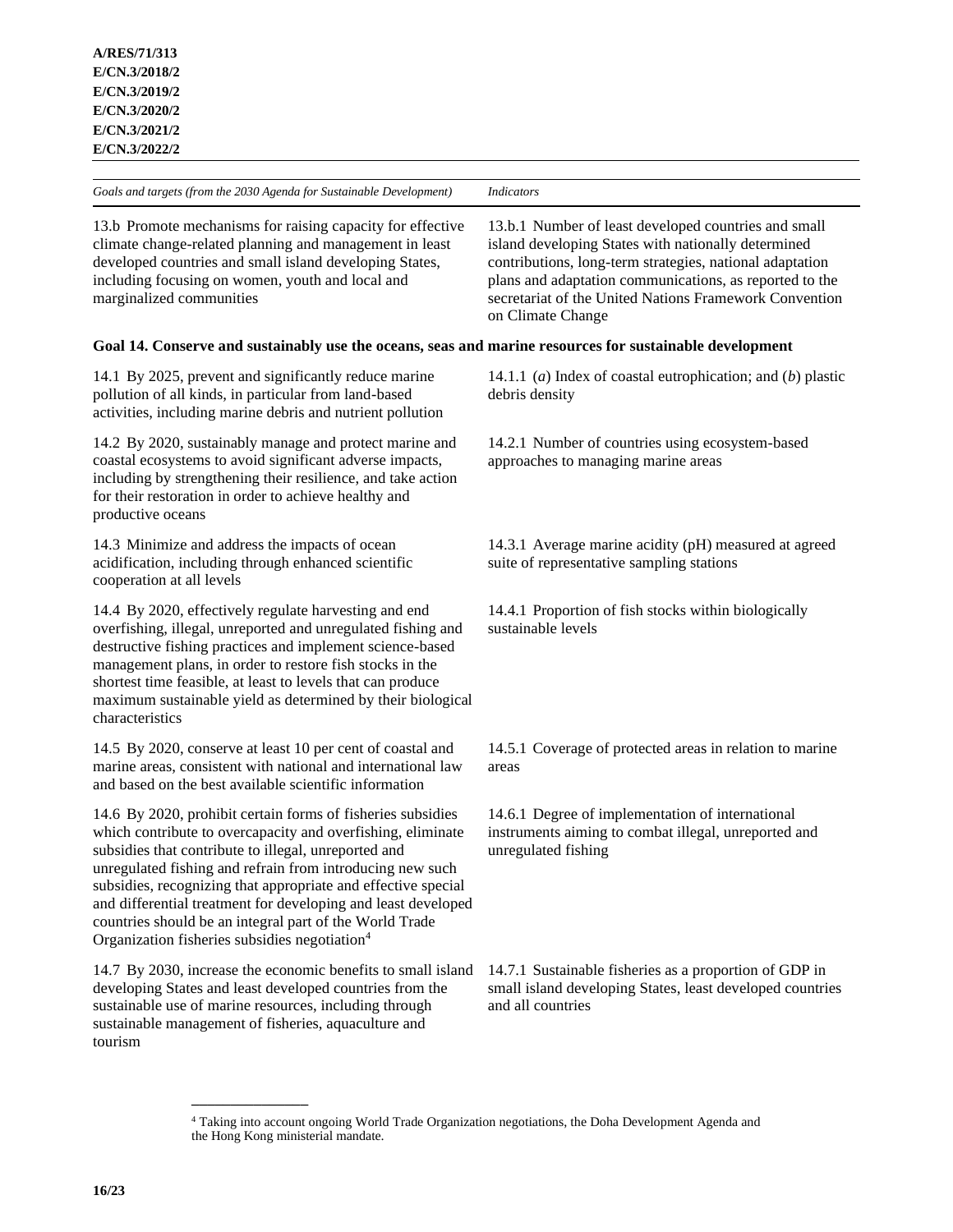| Goals and targets (from the 2030 Agenda for Sustainable Development)                                                                                                                                                                                                                                                                                                                                                                                               | <i>Indicators</i>                                                                                                                                                                                                                                                                                                                                                     |
|--------------------------------------------------------------------------------------------------------------------------------------------------------------------------------------------------------------------------------------------------------------------------------------------------------------------------------------------------------------------------------------------------------------------------------------------------------------------|-----------------------------------------------------------------------------------------------------------------------------------------------------------------------------------------------------------------------------------------------------------------------------------------------------------------------------------------------------------------------|
| 14.a Increase scientific knowledge, develop research<br>capacity and transfer marine technology, taking into account<br>the Intergovernmental Oceanographic Commission Criteria<br>and Guidelines on the Transfer of Marine Technology, in<br>order to improve ocean health and to enhance the<br>contribution of marine biodiversity to the development of<br>developing countries, in particular small island developing<br>States and least developed countries | 14.a.1 Proportion of total research budget allocated to<br>research in the field of marine technology                                                                                                                                                                                                                                                                 |
| Provide access for small-scale artisanal fishers to<br>14.b<br>marine resources and markets                                                                                                                                                                                                                                                                                                                                                                        | 14.b.1 Degree of application of a legal/regulatory/<br>policy/institutional framework which recognizes and<br>protects access rights for small-scale fisheries                                                                                                                                                                                                        |
| Enhance the conservation and sustainable use of<br>14.c<br>oceans and their resources by implementing international<br>law as reflected in the United Nations Convention on the<br>Law of the Sea, which provides the legal framework for the<br>conservation and sustainable use of oceans and their<br>resources, as recalled in paragraph 158 of "The future we<br>want"                                                                                        | 14.c.1 Number of countries making progress in ratifying,<br>accepting and implementing through legal, policy and<br>institutional frameworks, ocean-related instruments that<br>implement international law, as reflected in the United<br>Nations Convention on the Law of the Sea, for the<br>conservation and sustainable use of the oceans and their<br>resources |
| Goal 15. Protect, restore and promote sustainable use of terrestrial ecosystems, sustainably manage forests,<br>combat desertification, and halt and reverse land degradation and halt biodiversity loss                                                                                                                                                                                                                                                           |                                                                                                                                                                                                                                                                                                                                                                       |

15.1 By 2020, ensure the conservation, restoration and sustainable use of terrestrial and inland freshwater ecosystems and their services, in particular forests, wetlands, mountains and drylands, in line with obligations under international agreements

15.2 By 2020, promote the implementation of sustainable management of all types of forests, halt deforestation, restore degraded forests and substantially increase afforestation and reforestation globally

15.3 By 2030, combat desertification, restore degraded land and soil, including land affected by desertification, drought and floods, and strive to achieve a land degradationneutral world

15.4 By 2030, ensure the conservation of mountain ecosystems, including their biodiversity, in order to enhance their capacity to provide benefits that are essential for sustainable development

15.5 Take urgent and significant action to reduce the degradation of natural habitats, halt the loss of biodiversity and, by 2020, protect and prevent the extinction of threatened species

15.1.1 Forest area as a proportion of total land area

15.1.2 Proportion of important sites for terrestrial and freshwater biodiversity that are covered by protected areas, by ecosystem type

15.2.1 Progress towards sustainable forest management

15.3.1 Proportion of land that is degraded over total land area

15.4.1 Coverage by protected areas of important sites for mountain biodiversity

15.4.2 Mountain Green Cover Index

15.5.1 Red List Index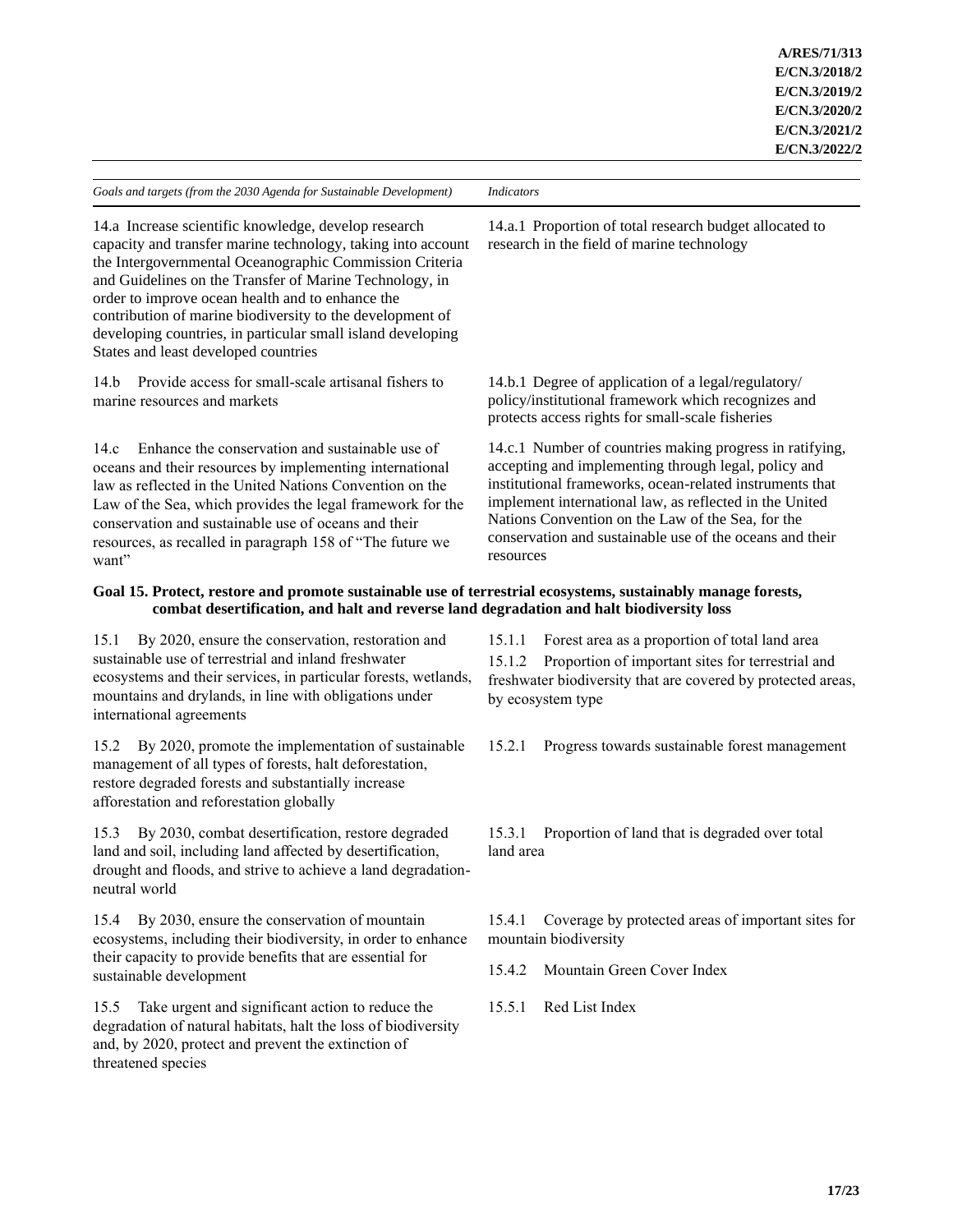| Goals and targets (from the 2030 Agenda for Sustainable Development)                                                                                                                                                                                            | <b>Indicators</b>                                                                                                                                                                                                                                                                                                                                                                                                                                                                           |
|-----------------------------------------------------------------------------------------------------------------------------------------------------------------------------------------------------------------------------------------------------------------|---------------------------------------------------------------------------------------------------------------------------------------------------------------------------------------------------------------------------------------------------------------------------------------------------------------------------------------------------------------------------------------------------------------------------------------------------------------------------------------------|
| 15.6<br>Promote fair and equitable sharing of the benefits<br>arising from the utilization of genetic resources and promote<br>appropriate access to such resources, as internationally<br>agreed                                                               | Number of countries that have adopted<br>15.6.1<br>legislative, administrative and policy frameworks to ensure<br>fair and equitable sharing of benefits                                                                                                                                                                                                                                                                                                                                    |
| Take urgent action to end poaching and trafficking of<br>15.7<br>protected species of flora and fauna and address both<br>demand and supply of illegal wildlife products                                                                                        | Proportion of traded wildlife that was poached or<br>15.7.1<br>illicitly trafficked                                                                                                                                                                                                                                                                                                                                                                                                         |
| By 2020, introduce measures to prevent the<br>15.8<br>introduction and significantly reduce the impact of invasive<br>alien species on land and water ecosystems and control or<br>eradicate the priority species                                               | Proportion of countries adopting relevant national<br>15.8.1<br>legislation and adequately resourcing the prevention or<br>control of invasive alien species                                                                                                                                                                                                                                                                                                                                |
| By 2020, integrate ecosystem and biodiversity values<br>15.9<br>into national and local planning, development processes,<br>poverty reduction strategies and accounts                                                                                           | (a) Number of countries that have established<br>15.9.1<br>national targets in accordance with or similar to Aichi<br>Biodiversity Target 2 of the Strategic Plan for Biodiversity<br>2011-2020 in their national biodiversity strategy and<br>action plans and the progress reported towards these<br>targets; and $(b)$ integration of biodiversity into national<br>accounting and reporting systems, defined as<br>implementation of the System of Environmental-Economic<br>Accounting |
| Mobilize and significantly increase financial<br>15.a<br>resources from all sources to conserve and sustainably use<br>biodiversity and ecosystems                                                                                                              | (a) Official development assistance on<br>15.a.l<br>conservation and sustainable use of biodiversity; and $(b)$<br>revenue generated and finance mobilized from<br>biodiversity-relevant economic instruments                                                                                                                                                                                                                                                                               |
| Mobilize significant resources from all sources and at<br>15.b<br>all levels to finance sustainable forest management and<br>provide adequate incentives to developing countries to<br>advance such management, including for conservation and<br>reforestation | 15.b.1<br>(a) Official development assistance on<br>conservation and sustainable use of biodiversity; and $(b)$<br>revenue generated and finance mobilized from<br>biodiversity-relevant economic instruments                                                                                                                                                                                                                                                                               |
| Enhance global support for efforts to combat<br>15.c<br>poaching and trafficking of protected species, including by<br>increasing the capacity of local communities to pursue<br>sustainable livelihood opportunities                                           | Proportion of traded wildlife that was poached or<br>15.c.1<br>illicitly trafficked                                                                                                                                                                                                                                                                                                                                                                                                         |
| Goal 16. Promote peaceful and inclusive societies for sustainable development, provide access to justice for all<br>and build effective, accountable and inclusive institutions at all levels                                                                   |                                                                                                                                                                                                                                                                                                                                                                                                                                                                                             |
| Significantly reduce all forms of violence and related<br>16.1<br>death rates everywhere                                                                                                                                                                        | 16.1.1<br>Number of victims of intentional homicide per<br>100,000 population, by sex and age                                                                                                                                                                                                                                                                                                                                                                                               |
|                                                                                                                                                                                                                                                                 | Conflict-related deaths per 100,000 population,<br>16.1.2<br>by sex, age and cause                                                                                                                                                                                                                                                                                                                                                                                                          |

16.1.3 Proportion of population subjected to (*a*) physical violence, (*b*) psychological violence and (*c*) sexual violence in the previous 12 months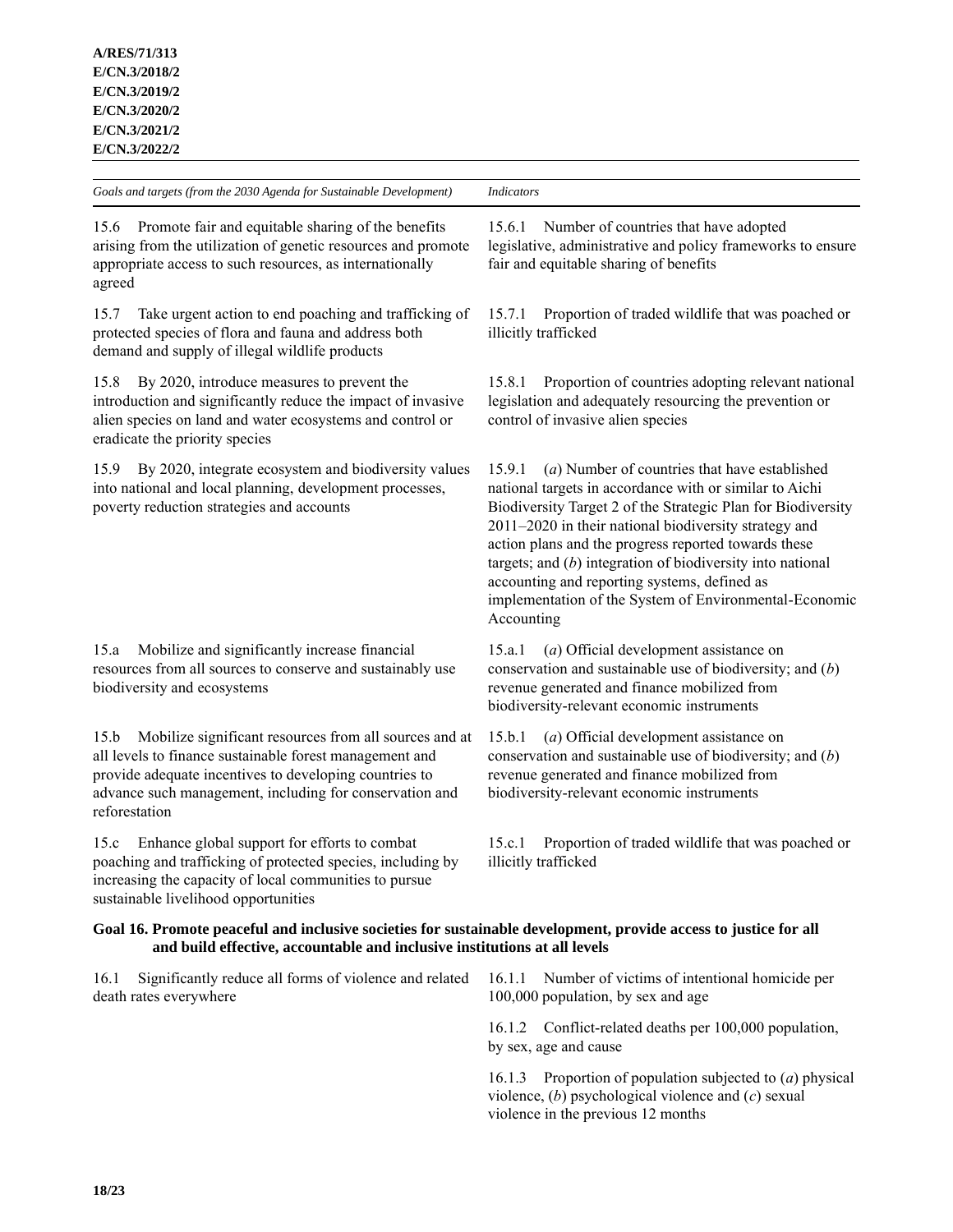| Goals and targets (from the 2030 Agenda for Sustainable Development)                                                    | <b>Indicators</b>                                                                                                                                                                                                           |
|-------------------------------------------------------------------------------------------------------------------------|-----------------------------------------------------------------------------------------------------------------------------------------------------------------------------------------------------------------------------|
|                                                                                                                         |                                                                                                                                                                                                                             |
|                                                                                                                         | Proportion of population that feel safe walking<br>16.1.4<br>alone around the area they live after dark                                                                                                                     |
| End abuse, exploitation, trafficking and all forms of<br>16.2<br>violence against and torture of children               | Proportion of children aged $1-17$ years who<br>16.2.1<br>experienced any physical punishment and/or psychological<br>aggression by caregivers in the past month                                                            |
|                                                                                                                         | 16.2.2 Number of victims of human trafficking per<br>100,000 population, by sex, age and form of exploitation                                                                                                               |
|                                                                                                                         | 16.2.3 Proportion of young women and men aged<br>18-29 years who experienced sexual violence by age 18                                                                                                                      |
| Promote the rule of law at the national and<br>16.3<br>international levels and ensure equal access to justice for all  | 16.3.1 Proportion of victims of violence in the previous<br>12 months who reported their victimization to competent<br>authorities or other officially recognized conflict resolution<br>mechanisms                         |
|                                                                                                                         | 16.3.2 Unsentenced detainees as a proportion of overall<br>prison population                                                                                                                                                |
|                                                                                                                         | 16.3.3 Proportion of the population who have<br>experienced a dispute in the past two years and who<br>accessed a formal or informal dispute resolution<br>mechanism, by type of mechanism                                  |
| By 2030, significantly reduce illicit financial and<br>16.4<br>arms flows, strengthen the recovery and return of stolen | Total value of inward and outward illicit financial<br>16.4.1<br>flows (in current United States dollars)                                                                                                                   |
| assets and combat all forms of organized crime                                                                          | 16.4.2 Proportion of seized, found or surrendered arms<br>whose illicit origin or context has been traced or<br>established by a competent authority in line with<br>international instruments                              |
| Substantially reduce corruption and bribery in all<br>16.5<br>their forms                                               | 16.5.1 Proportion of persons who had at least one<br>contact with a public official and who paid a bribe to a<br>public official, or were asked for a bribe by those public<br>officials, during the previous 12 months     |
|                                                                                                                         | 16.5.2 Proportion of businesses that had at least one<br>contact with a public official and that paid a bribe to a<br>public official, or were asked for a bribe by those public<br>officials during the previous 12 months |
| Develop effective, accountable and transparent<br>16.6<br>institutions at all levels                                    | Primary government expenditures as a proportion<br>16.6.1<br>of original approved budget, by sector (or by budget codes<br>or similar)                                                                                      |
|                                                                                                                         | 16.6.2 Proportion of population satisfied with their last<br>experience of public services                                                                                                                                  |
|                                                                                                                         |                                                                                                                                                                                                                             |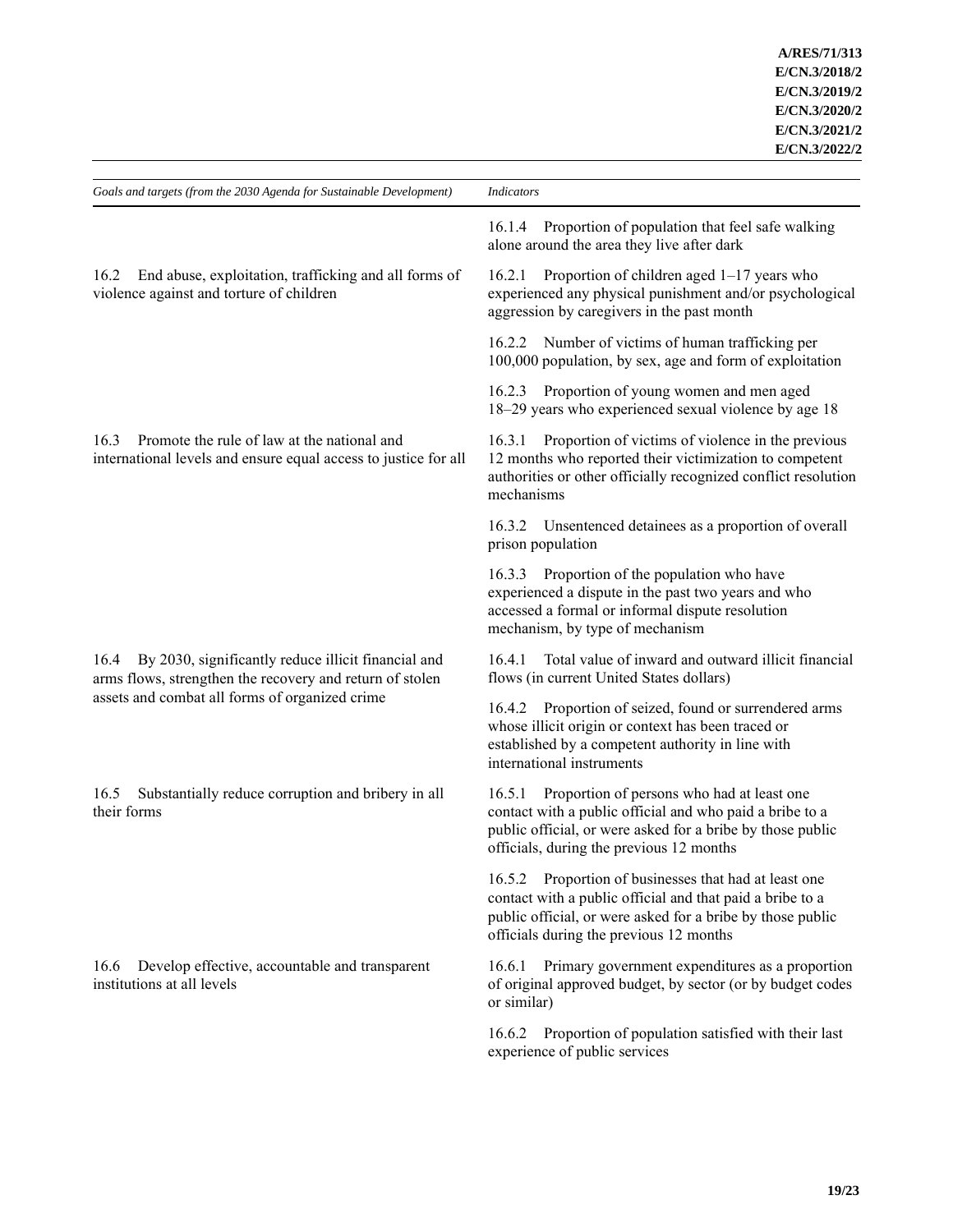| Goals and targets (from the 2030 Agenda for Sustainable Development)                                                                                                                                                                    | <b>Indicators</b>                                                                                                                                                                                                                                                        |
|-----------------------------------------------------------------------------------------------------------------------------------------------------------------------------------------------------------------------------------------|--------------------------------------------------------------------------------------------------------------------------------------------------------------------------------------------------------------------------------------------------------------------------|
| Ensure responsive, inclusive, participatory and<br>16.7<br>representative decision-making at all levels                                                                                                                                 | Proportions of positions in national and local<br>16.7.1<br>institutions, including $(a)$ the legislatures; $(b)$ the public<br>service; and $(c)$ the judiciary, compared to national<br>distributions, by sex, age, persons with disabilities and<br>population groups |
|                                                                                                                                                                                                                                         | 16.7.2 Proportion of population who believe decision-<br>making is inclusive and responsive, by sex, age, disability<br>and population group                                                                                                                             |
| Broaden and strengthen the participation of<br>16.8<br>developing countries in the institutions of global governance                                                                                                                    | Proportion of members and voting rights of<br>16.8.1<br>developing countries in international organizations                                                                                                                                                              |
| By 2030, provide legal identity for all, including birth<br>16.9<br>registration                                                                                                                                                        | Proportion of children under 5 years of age whose<br>16.9.1<br>births have been registered with a civil authority, by age                                                                                                                                                |
| 16.10 Ensure public access to information and protect<br>fundamental freedoms, in accordance with national<br>legislation and international agreements                                                                                  | 16.10.1 Number of verified cases of killing, kidnapping,<br>enforced disappearance, arbitrary detention and torture of<br>journalists, associated media personnel, trade unionists and<br>human rights advocates in the previous 12 months                               |
|                                                                                                                                                                                                                                         | 16.10.2 Number of countries that adopt and implement<br>constitutional, statutory and/or policy guarantees for public<br>access to information                                                                                                                           |
| Strengthen relevant national institutions, including<br>16.a<br>through international cooperation, for building capacity at all<br>levels, in particular in developing countries, to prevent<br>violence and combat terrorism and crime | Existence of independent national human rights<br>16.a.1<br>institutions in compliance with the Paris Principles                                                                                                                                                         |
| Promote and enforce non-discriminatory laws and<br>16.b<br>policies for sustainable development                                                                                                                                         | Proportion of population reporting having<br>16.b.1<br>personally felt discriminated against or harassed in the<br>previous 12 months on the basis of a ground of<br>discrimination prohibited under international human<br>rights law                                   |
| Goal 17. Strengthen the means of implementation and revitalize the Global Partnership for<br><b>Sustainable Development</b>                                                                                                             |                                                                                                                                                                                                                                                                          |

# **Finance**

17.1 Strengthen domestic resource mobilization, including through international support to developing countries, to improve domestic capacity for tax and other revenue collection

17.1.1 Total government revenue as a proportion of GDP, by source

17.1.2 Proportion of domestic budget funded by domestic taxes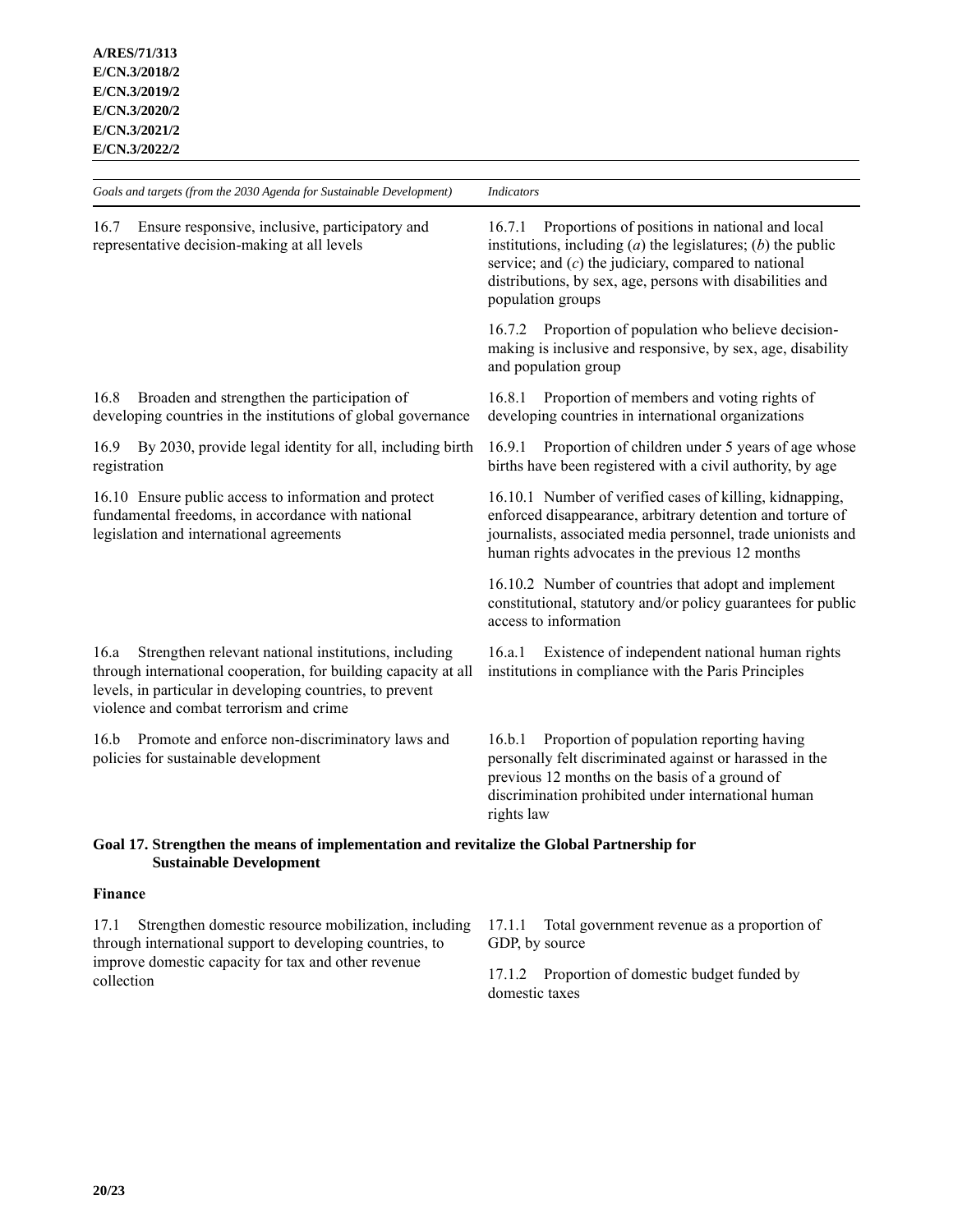| Goals and targets (from the 2030 Agenda for Sustainable Development)                                                                                                                                                                                                                                                                                                                                                                                                                                                       | <b>Indicators</b>                                                                                                                                                                                                                                           |
|----------------------------------------------------------------------------------------------------------------------------------------------------------------------------------------------------------------------------------------------------------------------------------------------------------------------------------------------------------------------------------------------------------------------------------------------------------------------------------------------------------------------------|-------------------------------------------------------------------------------------------------------------------------------------------------------------------------------------------------------------------------------------------------------------|
| Developed countries to implement fully their official<br>17.2<br>development assistance commitments, including the<br>commitment by many developed countries to achieve the<br>target of 0.7 per cent of gross national income for official<br>development assistance (ODA/GNI) to developing countries<br>and 0.15 to 0.20 per cent of ODA/GNI to least developed<br>countries; ODA providers are encouraged to consider setting<br>a target to provide at least 0.20 per cent of ODA/GNI to<br>least developed countries | Net official development assistance, total and to<br>17.2.1<br>least developed countries, as a proportion of the<br>Organization for Economic Cooperation and Development<br>(OECD) Development Assistance Committee donors'<br>gross national income (GNI) |
| Mobilize additional financial resources for<br>17.3<br>developing countries from multiple sources                                                                                                                                                                                                                                                                                                                                                                                                                          | Additional financial resources mobilized for<br>17.3.1<br>developing countries from multiple sources                                                                                                                                                        |
|                                                                                                                                                                                                                                                                                                                                                                                                                                                                                                                            | 17.3.2 Volume of remittances (in United States dollars)<br>as a proportion of total GDP                                                                                                                                                                     |
| Assist developing countries in attaining long-term<br>17.4<br>debt sustainability through coordinated policies aimed at<br>fostering debt financing, debt relief and debt restructuring,<br>as appropriate, and address the external debt of highly<br>indebted poor countries to reduce debt distress                                                                                                                                                                                                                     | Debt service as a proportion of exports of goods<br>17.4.1<br>and services                                                                                                                                                                                  |
| Adopt and implement investment promotion regimes<br>17.5<br>for least developed countries                                                                                                                                                                                                                                                                                                                                                                                                                                  | Number of countries that adopt and implement<br>17.5.1<br>investment promotion regimes for developing countries,<br>including the least developed countries                                                                                                 |
| <b>Technology</b>                                                                                                                                                                                                                                                                                                                                                                                                                                                                                                          |                                                                                                                                                                                                                                                             |
| Enhance North-South, South-South and triangular<br>17.6<br>regional and international cooperation on and access to<br>science, technology and innovation and enhance knowledge-<br>sharing on mutually agreed terms, including through<br>improved coordination among existing mechanisms, in<br>particular at the United Nations level, and through a global<br>technology facilitation mechanism                                                                                                                         | Fixed Internet broadband subscriptions per 100<br>17.6.1<br>inhabitants, by speed <sup>5</sup>                                                                                                                                                              |
| 17.7 Promote the development, transfer, dissemination and 17.7.1<br>diffusion of environmentally sound technologies to<br>developing countries on favourable terms, including on<br>concessional and preferential terms, as mutually agreed                                                                                                                                                                                                                                                                                | Total amount of funding for developing countries<br>to promote the development, transfer, dissemination and<br>diffusion of environmentally sound technologies                                                                                              |
| Fully operationalize the technology bank and science,<br>17.8<br>technology and innovation capacity-building mechanism for<br>least developed countries by 2017 and enhance the use of<br>enabling technology, in particular information and<br>communications technology                                                                                                                                                                                                                                                  | Proportion of individuals using the Internet<br>17.8.1                                                                                                                                                                                                      |
| Capacity-building                                                                                                                                                                                                                                                                                                                                                                                                                                                                                                          |                                                                                                                                                                                                                                                             |
|                                                                                                                                                                                                                                                                                                                                                                                                                                                                                                                            |                                                                                                                                                                                                                                                             |

 $<sup>5</sup>$  The current indicator 17.6.1 was previously listed as 17.6.2</sup>

**\_\_\_\_\_\_\_\_\_\_\_\_\_\_\_**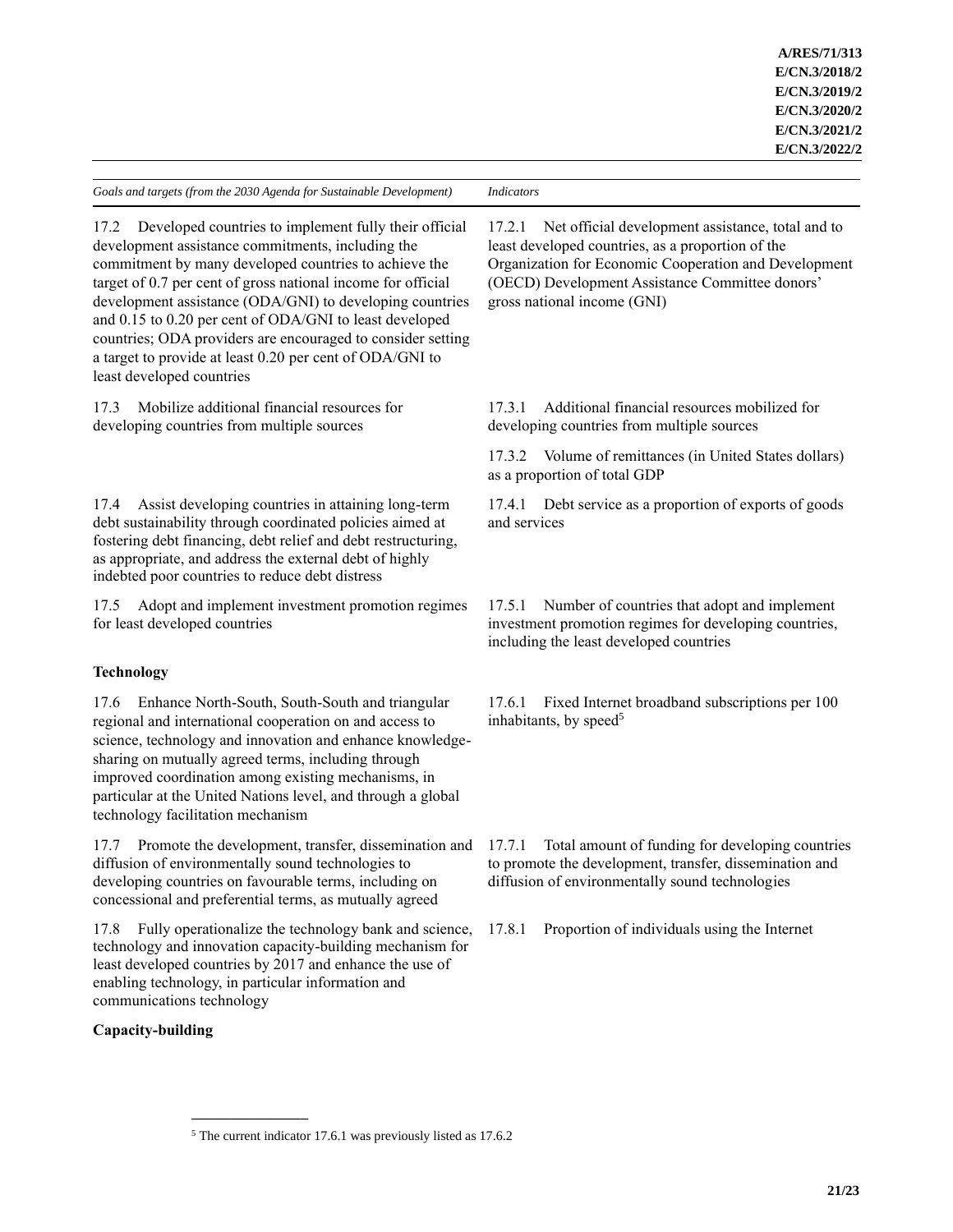17.9 Enhance international support for implementing effective and targeted capacity-building in developing countries to support national plans to implement all the Sustainable Development Goals, including through North-South, South-South and triangular cooperation

# **Trade**

17.10 Promote a universal, rules-based, open, non-discriminatory and equitable multilateral trading system under the World Trade Organization, including through the conclusion of negotiations under its Doha Development Agenda

17.11 Significantly increase the exports of developing countries, in particular with a view to doubling the least developed countries' share of global exports by 2020

17.12 Realize timely implementation of duty-free and quota-free market access on a lasting basis for all least developed countries, consistent with World Trade Organization decisions, including by ensuring that preferential rules of origin applicable to imports from least developed countries are transparent and simple, and contribute to facilitating market access

# **Systemic issues**

# *Policy and institutional coherence*

17.13 Enhance global macroeconomic stability, including through policy coordination and policy coherence

17.14 Enhance policy coherence for sustainable development

17.15 Respect each country's policy space and leadership to establish and implement policies for poverty eradication and sustainable development

# *Multi-stakeholder partnerships*

17.16 Enhance the Global Partnership for Sustainable Development, complemented by multi-stakeholder partnerships that mobilize and share knowledge, expertise, technology and financial resources, to support the achievement of the Sustainable Development Goals in all countries, in particular developing countries

17.17 Encourage and promote effective public, publicprivate and civil society partnerships, building on the experience and resourcing strategies of partnerships

17.9.1 Dollar value of financial and technical assistance (including through North-South, South-South and triangular cooperation) committed to developing countries

17.10.1 Worldwide weighted tariff-average

17.11.1 Developing countries' and least developed countries' share of global exports

17.12.1 Weighted average tariffs faced by developing countries, least developed countries and small island developing States

# 17.13.1 Macroeconomic Dashboard

17.14.1 Number of countries with mechanisms in place to enhance policy coherence of sustainable development

17.15.1 Extent of use of country-owned results frameworks and planning tools by providers of development cooperation

17.16.1 Number of countries reporting progress in multistakeholder development effectiveness monitoring frameworks that support the achievement of the Sustainable Development Goals

17.17.1 Amount in United States dollars committed to public-private partnerships for infrastructure